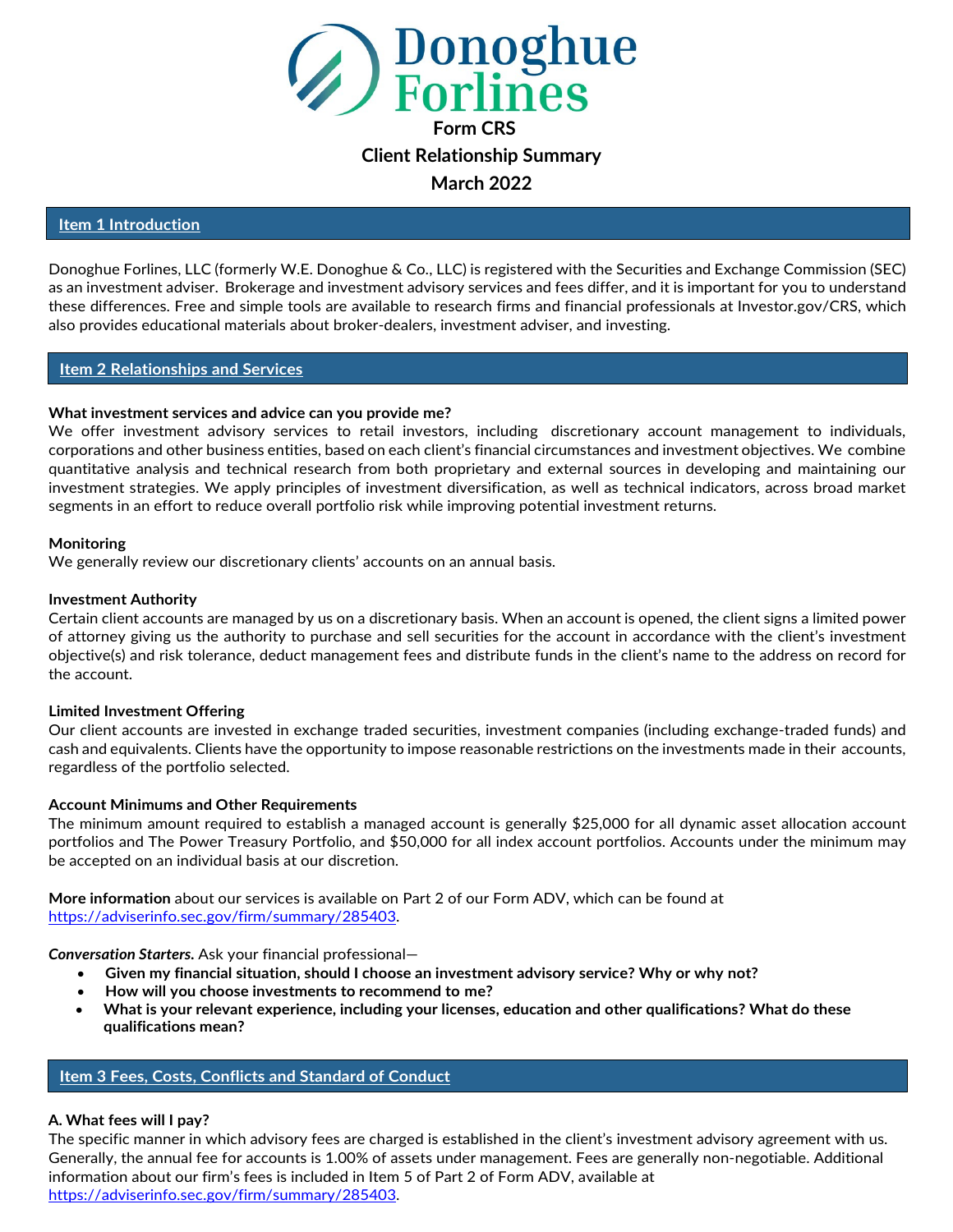In addition to our management fees, Clients will, in general, pay fees and charges for custodian services, as well as brokerage commissions and other third-party fees for purchases and sales of securities.

We do not charge any performance-based fees.

**You will pay fees and costs whether you make or lose money on your investments. Fees and costs will reduce any amount of money you make on your investments over time. Please make sure you understand what fees and costs you are paying**.

**Conversation Starter.** Ask your financial professional—

• **Help me understand how these fees and costs might affect my investments. If I give you \$10,000 to invest, how much will go to fees and costs, and how much will be invested for me?**

**B. What are your legal obligations to me when acting as my investment adviser? How else does your firm make money and what conflicts of interest do you have?**

*When we act as your investment adviser,* we must act in your best interest and not put our interest ahead of yours. At the same time, the way we make money creates some conflicts with your interests. You should understand and ask us about these conflicts because they can affect the investment advice we provide to you. Here is an example to help you understand what this means.

• When we have the ability to choose the broker-dealer to execute transactions, we seek to obtain "best execution" for client transactions. Portfolio transactions for the Clients are allocated to broker-dealers based on numerous factors and not necessarily lowest pricing. However, Broker-dealers may provide other services that are beneficial to the Company and/or certain Clients, but not beneficial to all Clients.

*Conversation Starter.* Ask your financial professional—

• **How might your conflicts of interest affect me, and how will you address them?**

**More information** about conflicts of interest between us and our clients is available on Part 2 of our Form ADV, which can be found at https://adviserinfo.sec.gov/firm/summary/285403.

#### **How do your financial professionals make money?**

Donoghue Forlines LLC's financial professionals receive a salary and may receive a discretionary bonus. Compensation is set with the intention of attracting and retaining highly qualified professionals. Compensation is based on a variety of factors, including the number, value and complexity of accounts under management, the performance of those accounts, and client satisfaction and retention.

# **Item 4 Disciplinary History**

# **Do you or your financial professionals have legal or disciplinary history?**

**Yes** ☐ **No**

Visit Investor.gov/CRS for a free and simple search tool to research us and our financial professionals.

*Conversation Starter.* Ask your financial professional—

• **As a financial professional, do you have any disciplinary history? For what type of conduct?**

# **Item 5 Additional Information**

*More information about our services* can be found a[t www.donoghueforlines.com.](http://www.donoghueforlines.com./) If you have any questions about the contents of this brochure or would like to request a copy of this relationship summary, please contact us at 1-800-642-4276.

**Conversation Starter.** Ask your financial professional—

- **Who is my primary contact person?**
- **Is he or she a representative of an investment-adviser or a broker-dealer?**
- **Who can I talk to if I have concerns about how this person is treating me?**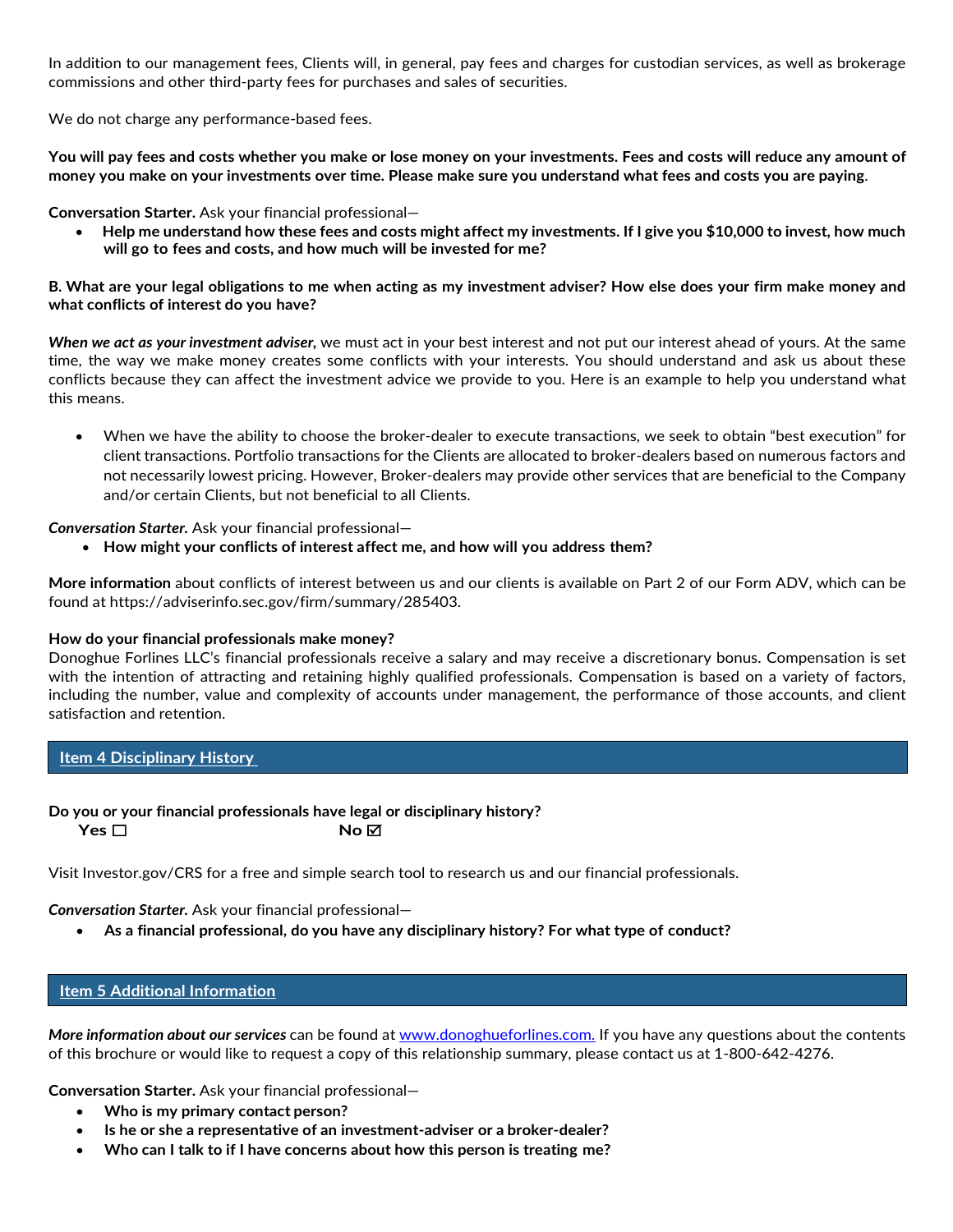**Donoghue Forlines LLC Form ADV Part 2A Firm Brochure March 31, 2022**

**ITEM 1: COVER PAGE**

# **Bonoghue**<br>Forlines

# **Donoghue Forlines LLC**

One International Place Suite 310 Boston, Massachusetts 02110 1-800-642-4276 [www.DonoghueForlines.com](http://www.donoghueforlines.com/) [www.DonoghueForlinesFunds.com](http://www.donoghueforlinesfunds.com/) www.DonoghueForlinesETFs.com

This brochure provides information regarding the qualifications and business practices of Donoghue Forlines LLC ("Donoghue Forlines" or the "Company"). If you have any questions about the contents of this brochure, please contact us at:  $\overline{\text{AExp}(a)}$ DonoghueForlines.com or 1-800-642-4276. The information in this brochure has not been approved or verified by the United States Securities and Exchange Commission (the "SEC") or by any state securities authority.

Additional information about the Company is also available on the SEC's website at [www.adviserinfo.sec.gov \(](http://www.adviserinfo.sec.gov/)the CRD number for Donoghue Forlines is 285403).

Donoghue Forlines is a registered investment adviser. Registration with the SEC or any state authority does not imply any level of skill or training.

*Please Retain a Copy of This Brochure for Your Records*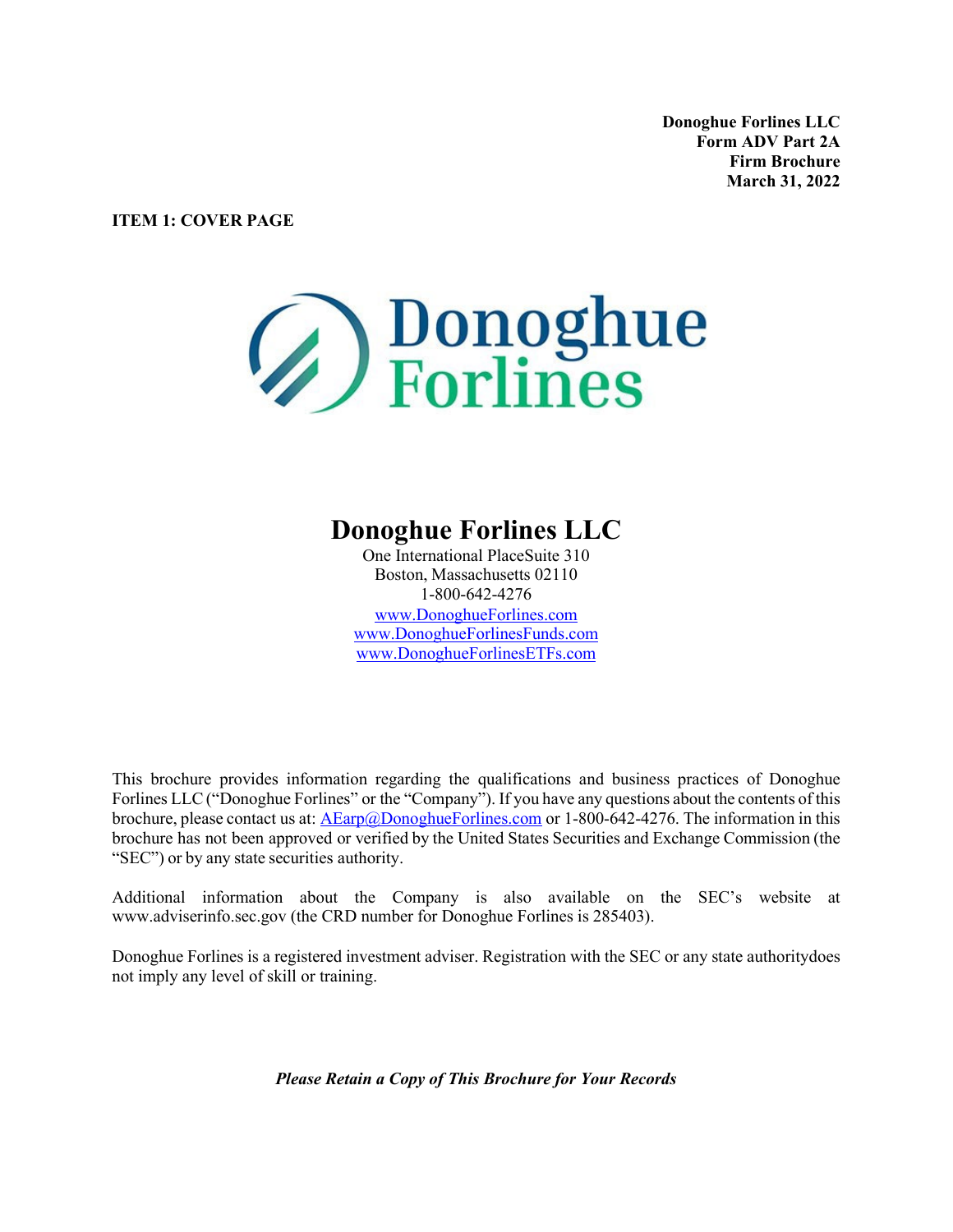# **ITEM 2: MATERIAL CHANGES**

We at Donoghue Forlines LLC (hereafter "Donoghue Forlines" or the "Company") believe that communication and transparency are the foundation of our relationship with our clients, and continually strive to provide our clients with complete and accurate information at all times. We encourage all current and prospective clients to read this brochure and discuss any questions you may have with us. We always welcome your feedback.

# **Material Changes**

Since the prior annual updating amendment filed on March 31, 2021, we note the following updates:

# Item 4

The names of certain strategies, products, funds, ETFs and indexes have been modified, a new ETF subadvised by the Company was added and one portfolio strategy was removed.

# Item 5

The management fees received in connection with sub-advising two ETFs are now based on gross advisory fees received by the adviser rather than net advisory fees received by the adviser.

#### Item 10

TrimTabs Asset Management an unaffiliated Registered Investment Adviser with which the Company has a business arrangement changed its name to FCF Advisors LLC.

Other grammatical and non-material changes have been made throughout the document as well.

# **Future Changes**

From time to time, we may amend this brochure to reflect changes in our business practices, changes in regulations or routine annual updates as required by the securities regulators. This complete brochure or a summary of material changes shall be provided to each client annually and if a material change occurs in the business practices of Donoghue Forlines.

At any time, you may view the current brochure on-line at the SEC's Investment Adviser Public Disclosure website at **[www.adviserinfo.sec.gov](http://www.adviserinfo.sec.gov/)**. You may also request a copy of this brochure at any time by contacting us at 1 **(800) 642-4276** or at **[www.DonoghueForlines.com](http://www.donoghueforlines.com/)**.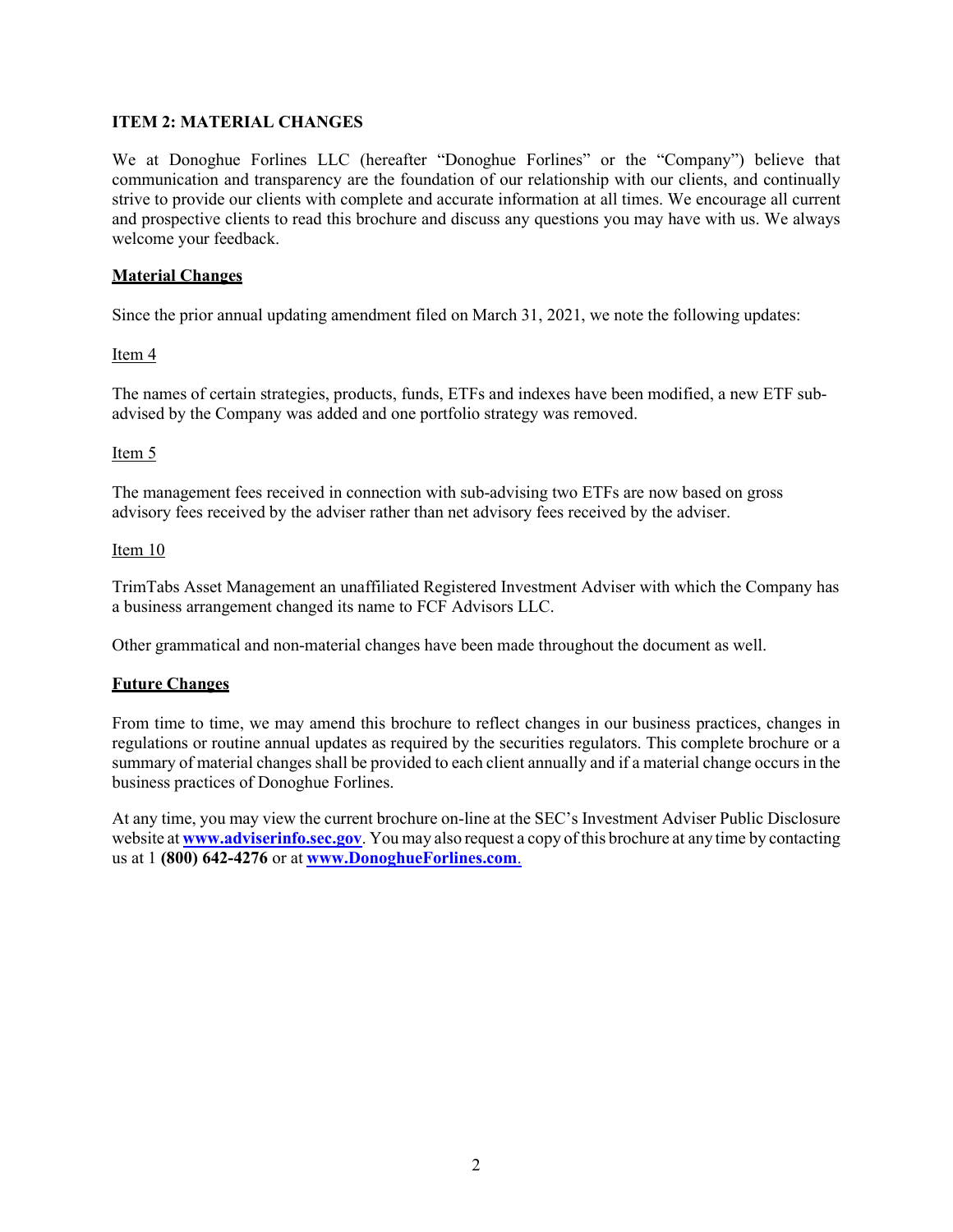# **ITEM 3: TABLE OF CONTENTS**

| ITEM 6: PERFORMANCE-BASED FEES AND SIDE-BY-SIDE MANAGEMENT 12           |  |
|-------------------------------------------------------------------------|--|
|                                                                         |  |
| ITEM 8: METHODS OF ANALYSIS, INVESTMENT STRATEGIES AND RISK OF LOSS  13 |  |
|                                                                         |  |
|                                                                         |  |
|                                                                         |  |
|                                                                         |  |
|                                                                         |  |
|                                                                         |  |
|                                                                         |  |
|                                                                         |  |
|                                                                         |  |
|                                                                         |  |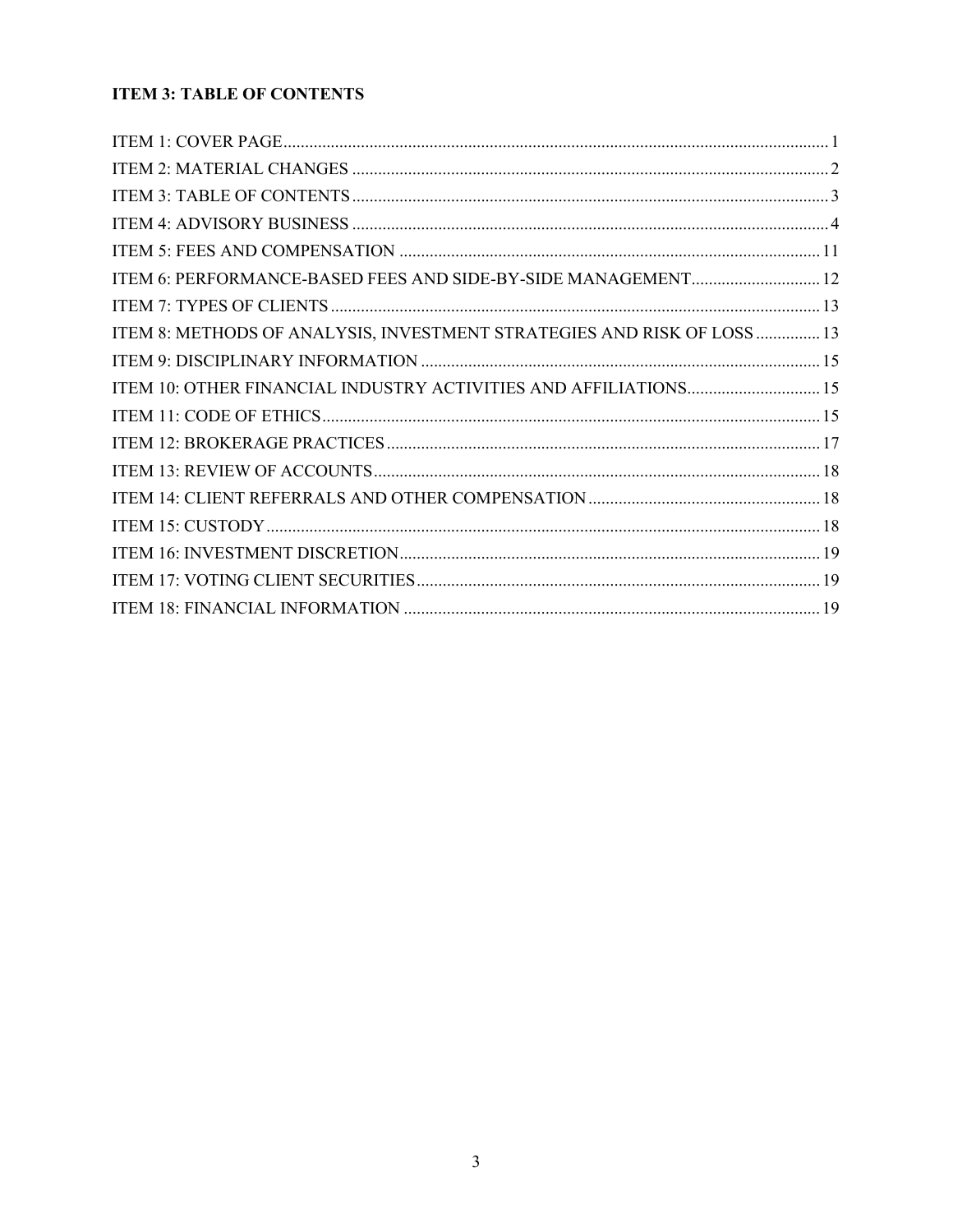# **ITEM 4: ADVISORY BUSINESS**

Donoghue Forlines LLC (hereafter "we," "us", "Donoghue Forlines" or the "Company") is a fee-based investment advisory firm that offers portfolio management services. The Company is a Delaware Limited Liability Company and commenced operations as an investment adviser in 1986. The Company is majorityowned by WEDCO Acquisition Co., LLC, which is owned and controlled by David A. Minella, through his ownership of Minella Capital Management, LLC. Minority ownership stakes in the Company are held by certain principals and former principals of the Company.

We provide discretionary account management to individuals, corporations and institutions, and serve as an investment adviser and sub-adviser to mutual funds and ETFs. Model mutual fund, individual equity, and exchange-traded fund ("ETF") investment portfolios are developed and serve as the basis to meet specific investor needs for risk-adjusted returns and comprise our dynamic asset allocation portfolios and index portfolios.

We combine quantitative analysis and technical research from both proprietary and external sources in developing and maintaining our investment strategies. We apply principles of investment diversification, as well as technical indicators, across broad market segments in an effort to reduce overall portfolio risk while improving potential investment returns.

We employ rules and technically-based screening/analysis to evaluate portfolio holdings and to assist in the selection process. We continuously monitor the financial markets for signs of relative strength or weakness. When a decision is made to shift assets, both instructions regarding execution of orders and execution of orders for all accounts with similar investment objectives are made generally the same day. Some ETF holdings in these portfolios trade like stocks so that brokerage trading fees or asset-based pricing fees will apply in addition to advisory fees assessed by the Company. In addition, some mutual fund classes of shares have transaction fees. Each custodian has its own pricing schedule.

As of December 31, 2021, our combined regulatory assets under management and assets under advisement were \$1.2 billion. Regulatory assets under management were approximately \$656 million. In addition, we provide model portfolios and related trading signals to third-party financial advisers who use these models and trading signals to manage their client accounts. The firm maintained these model portfolio arrangements with approximately 20 firms and platforms. These assets under advisement were approximately \$546 million. Our regulatory assets under management includes approximately \$382 million allocated through our model portfolios to mutual funds we advise or ETFs that we sub-advise. These assets are included in both the regulatory assets under management and the assets under advisement presented above.

Our client accounts are invested in exchange traded securities, investment companies (including exchange traded funds) and cash and equivalents (including money market funds).

# P**ORTFOLIOS**

The Company provides discretionary account management services in accordance with the asset allocation portfolios described below. Clients have the opportunity to impose reasonable restrictions on the investmentsmade in their accounts, regardless of the portfolio selected. The Company also provides access to its model portfolios to other Registered Investment Advisers and Broker-Dealers. Recommendations for changes to the model portfolios are generally made monthly or as needed and communicated after the close of the market.

**Donoghue Forlines Income Portfolio:** The Donoghue Forlines Income Portfolio has the objective of maximizing total return from income and capital appreciation with the preservation of capital a secondary objective. The portfolio seeks returns with limited risk and seeks to beat an index of all bonds, corporate and government securities. The portfolio invests in the mutual funds and ETFs advised or sub-advised by Donoghue Forlines (currently Donoghue Forlines Tactical Income Fund, Donoghue Forlines Risk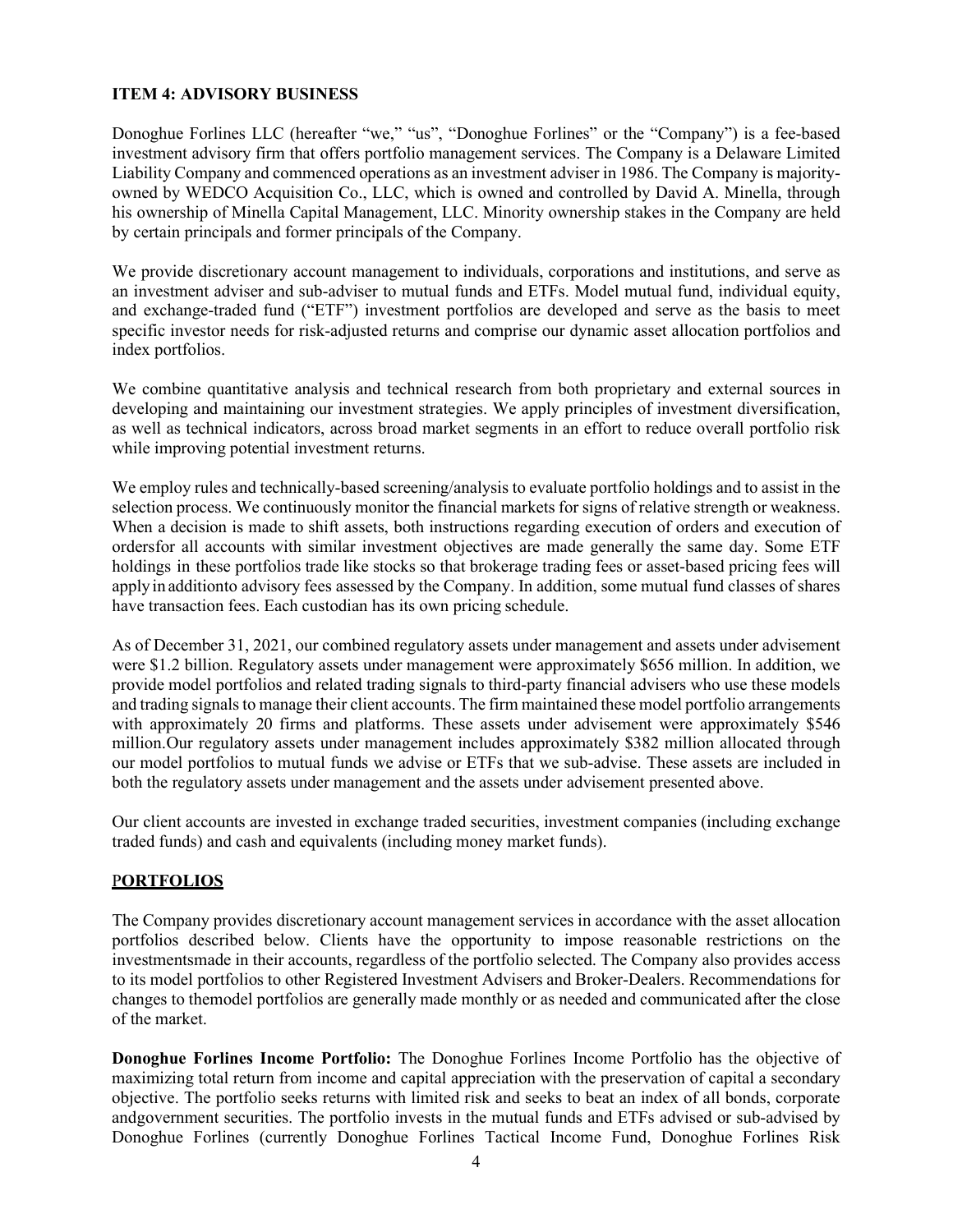Managed Income Fund, Donoghue Forlines Tactical HighYield ETF), and other fixed income investment options. A proprietary defensive trading system, used for a portion of the assets, indicates whether it is time to be invested in the funds or defensively positioned in treasuries or money markets. Since this strategy will invest exclusively in mutual funds and ETFs advised or sub-advised by Donoghue Forlines, no additional fee will be charged by Donoghue Forlines for managing theportfolio to minimize potential conflicts of interest. As with any investment in a pooled investment vehicle, investors will incur indirectly the fees and expenses of the underlying funds and ETFs in addition to fees and expenses charged by their broker or advisor.

The portfolio is an appropriate choice for investors who are seeking current income with capital preservationas a secondary objective.

**Donoghue Forlines Growth & Income Portfolio:** The Donoghue Forlines Growth & Income Portfolio primarily seeks growth and income using a diversified investment strategy which employs a combination of global macro fundamental and technical analysis. The strategy will invest in one or more of the following funds: Donoghue Forlines Tactical Allocation Fund; Donoghue Forlines Tactical Income Fund; Donoghue Forlines Dividend Fund; Donoghue Forlines Momentum Fund; and Donoghue Forlines Risk Managed IncomeFund. Many of the these investments carry a tactical overlay that will shift assets to short-term U.S. Treasury ETFs or cash equivalents predicated upon technical indicators. Since this strategy will invest exclusively in mutual funds advised by Donoghue Forlines, no additional fee will be charged by Donoghue Forlines for managing the portfolio and to minimize potential conflicts of interest. As with any investment in a pooled investment vehicle, investors will incur indirectly the fees and expenses of the underlying funds and ETFs in addition to fees and expenses charged by their broker or advisor.

The Donoghue Forlines Growth & Income Portfolio as a standalone strategy is appropriate for investors with amoderate risk tolerance. The portfolio issuitable for investors with a longer-term time horizon of 5-10 years ormore. The strategy is designed to preserve capital during periods of market weakness by investing more heavily in fixed income asset classes and cash.

**Donoghue Forlines Dividend & Yield Portfolio:** The Donoghue Forlines Dividend & Yield Portfolio primarily seeks income and growth using a diversified investment strategy which employs a combination of global macro fundamental and technical analysis. The strategy will invest in one or more of the following funds: Donoghue Forlines Tactical Allocation Fund; Donoghue Forlines Tactical Income Fund; Donoghue Forlines Dividend Fund; Donoghue Forlines Momentum Fund; and Donoghue Forlines Risk Managed IncomeFund. Many of these investments carry a tactical overlay that will shift assets to short-term U.S. Treasury ETFs or cash equivalents predicated upon technical indicators. Since this strategy will invest exclusively in mutual funds advised by Donoghue Forlines, no additional fee will be charged by Donoghue Forlines for managing the portfolio to minimize potential conflicts of interest. As with any investment in a pooled investment vehicle, investors will incur indirectly the fees and expenses of the underlying funds and ETFs in addition to fees and expenses charged by their broker or advisor.

The Donoghue Forlines Dividend & Yield Portfolio is suitable for investors with a relatively short time horizon who may be drawing income from the portfolio. The strategy is designed to preserve capital during periods of market weakness by investing more heavily in fixed income asset classes. In addition, the portfolio strategy will employ tactical investment strategies to attempt to control downside volatility by moving toward defensive short-term U.S. Treasury ETFs or money market positions when the market warrants it. The portfolio primarily seeks income and growth from investment assets.

**Donoghue Forlines Dividend Portfolio:** The Donoghue Forlines Dividend Portfolio seeks to track the FCF Risk Managed Sector Neutral Dividend Index (the "Dividend Index") (for more information regarding the Dividend Index, see Market Indexes section below). It has the objective of maximizing total return from income and capital appreciation with the preservation of capital as a secondary objective. The portfolio is a rules-based strategy that employs a disciplined investment selection process with tactical overlays that determines whether the portfolio will be in a bullish (invested) or defensive position. The tactical overlays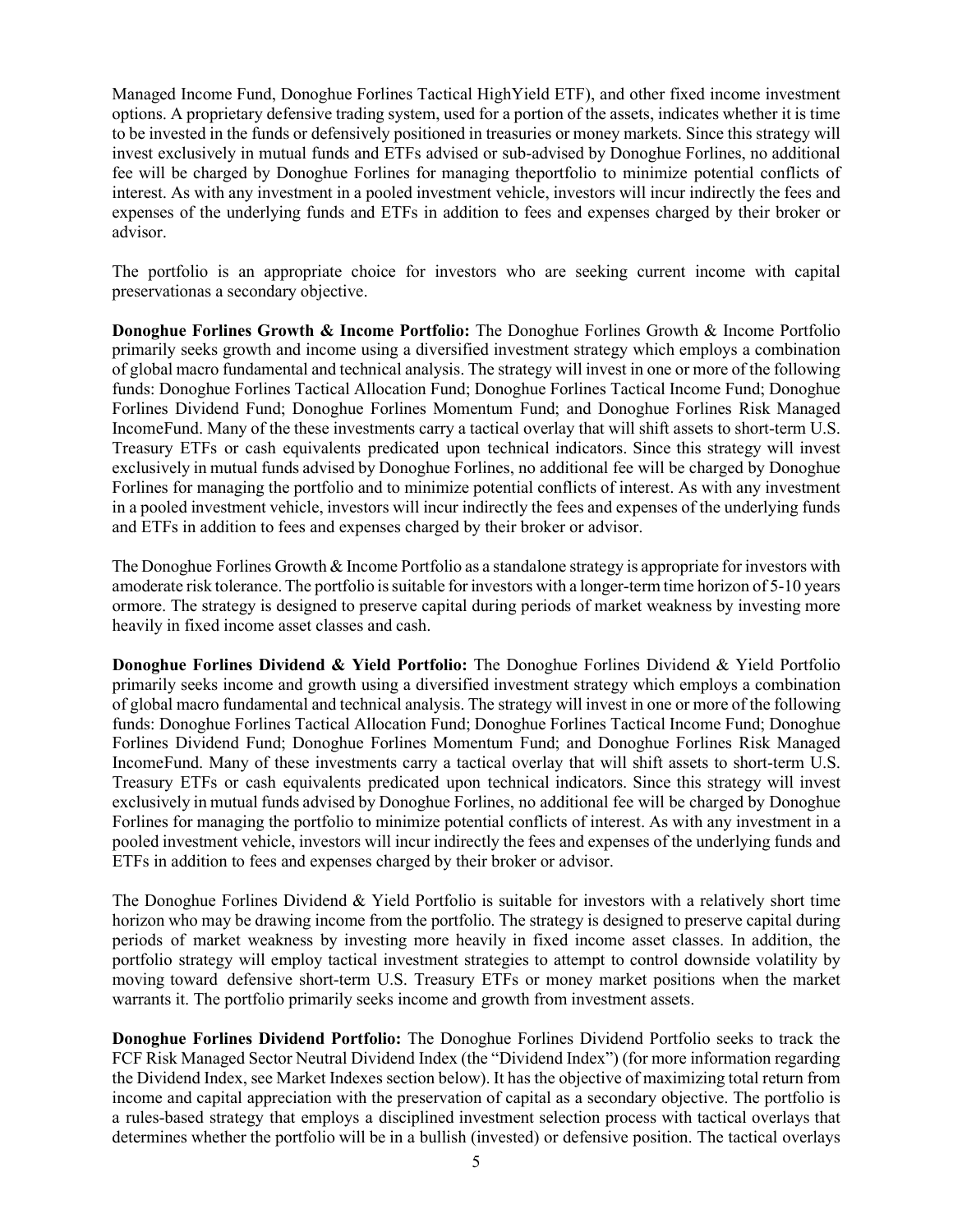are made up of two triggers to identify potentially negative intermediate-term trends and that more broadly measures the health of the economy and monitors longer term evolving problems that could lead to bear markets or recessions. Based on the status of each tactical indicator, the Index could be 100% in equities, 50% in equities and 50% defensive, or 100% defensive. When in a defensive position, the Portfolio will invest in short-term U.S. Treasury ETFs, money market funds or cash equivalents. When bullish, the Portfolio invests in up to 50 stocks. The stocks are selected based on having the highest dividend yields in their sector as well as meeting other quality factors.

The Donoghue Forlines Dividend Portfolio as a standalone strategy is appropriate for investors with a highrisk tolerance. The strategy is generally suggested to be a portion of an overall portfolio and used to reduce equity drawdown. The portfolio is suitable for investors with a time horizon of five years or longer, as it can exhibit short-term volatility equal to or potentially greater than the overall stock market.

**Donoghue Forlines Dividend Mid-Cap Portfolio:** The Donoghue Forlines Dividend Mid‐Cap Portfolio seeks to track the Donoghue Forlines Dividend Mid-Cap model. It has the objective of maximizing total returnfrom income and capital appreciation with the preservation of capital a secondary objective. The portfolio implements a rules-based strategy that employs an intermediate-term tactical overlay driven by technical signals to determine whether the Portfolio will be in a bullish or defensive position. When in a defensive position, the Portfolio will be invested in short-term U.S. Treasury ETFs. When bullish, the Portfolio is equallyweighted across a portfolio of 50 stocks with the highest dividend yields from a proprietary universe of mid- cap stocks.

The Donoghue Forlines Dividend Mid-Cap Portfolio as a standalone strategy is appropriate for investors witha high-risk tolerance. The strategy is generally suggested to be a portion of an overall portfolio and used to reduce equity drawdown. The portfolio is suitable for investors with a time horizon of five years or longer, asit can exhibit short-term volatility equal to or potentially greater than the overall stock market.

# *The Donoghue Forlines Dividend Mid-Cap Portfolio strategy is currently closed to new investors.*

**Donoghue Forlines Momentum Portfolio:** The Donoghue Forlines Momentum Portfolio seeks to track the FCF Risk Managed Sector Neutral Momentum Index (the "Momentum Index") (for more information regarding the Momentum Index, see Market Indexessectionbelow)**.** It has the objective of maximizing total return from income and capital appreciation with the preservation of capital a secondary objective. The portfolio is a rules-based strategy that employs a disciplined investment selection process with tactical overlays that determines whether the portfolio will be in a bullish (invested) or defensive position. The tactical overlays are made up of two triggers to identify potentially negative intermediate‐term trends and that more broadly measures the health of the economy and monitors longer term evolving problems that could lead to bear markets or recessions. Based on the status of each tactical indicator, the Index could be 100% in equities, 50% in equities and 50% defensive, or 100% defensive.When in a defensive position, the Portfolio will invest in short-term U.S. Treasury ETFs, money market fundsor cash equivalents. When bullish, the Portfolio invests in up to 50 stocks. The stocks are selected based on having the risk adjusted trailing momentum in their sector as well as meeting other quality factors.

The Donoghue Forlines Momentum Portfolio as a standalone strategy is appropriate for investors with a high-risk tolerance. The strategy is generally suggested to be a portion of an overall portfolio and used to reduce equity drawdown. The portfolio is suitable for investors with a time horizon of five years or longer, as it can exhibit short-term volatility equal to or potentially greater than the overall stock market.

**Donoghue Forlines Treasury Portfolio:** The Donoghue Forlines Treasury Portfolio seeks to track the Donoghue Forlines rules-based treasury strategy. The portfolio utilizes tactical shifts between long‐term and intermediate-term Treasuries to provide an optimized return stream with actively managed risk. Historically,the strategy hasshown a negative correlation to the S&P 500. The portfolio uses credit sensitive tactical signalsthat identify crossover points of varying exponential moving averages in a group of underlying securities ourresearch team has identified as providing consistent data in relation to shifts in the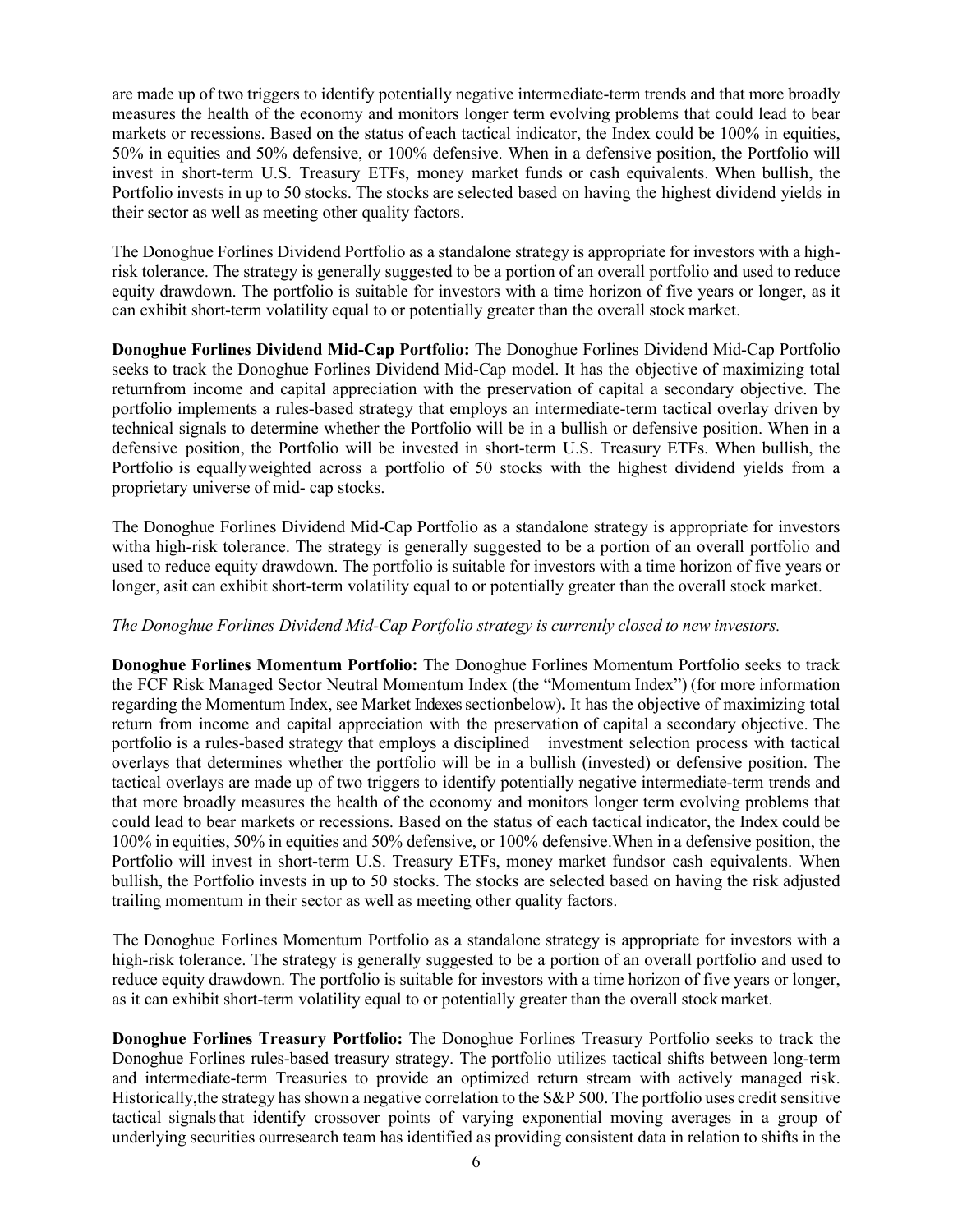Treasury market. During negative credit conditions, the portfolio allocates into longer duration Treasury Bond ETFs, and when a moredefensive position is warranted as credit conditions improve, the portfolio shifts investments into short to intermediate term Treasury Bond ETFs.

The Donoghue Forlines Treasury Portfolio is suitable for investors with a relatively intermediate term time horizon who may be drawing income from the portfolio. The strategy is generally suggested to be combined with other fixed income strategies or within an overall more diversified portfolio. The portfolio primarily seeks income and growth from investment assets.

# **Donoghue Forlines Global Tactical Product Suite**

The Donoghue Forlines Global Tactical Product Suite offers Advisors and their clients the opportunity to implement a managed mutual fund and exchange traded fund ("ETF") portfolio. Donoghue Forlines provides fund selection and asset allocation services through its Global Tactical Product Suite. These services are different from and in addition to the investment management services provided by an underlying fund's investment manager. As with any investment in a pooled investment vehicle, investors will incur indirectly the fees and expenses of the underlying funds and ETFs in addition to fees and expenses charged by their broker or advisor. The portfolios generally include funds or ETFs advised or sub-advised by Donoghue Forlines or with whose investment advisor Donoghue Forlines has a joint marketing or other relationship and Donoghue Forlines receives fees from the adviser of those funds or ETFs. Certain brokers or advisors pays Donoghue Forlines a fee for the fund selection and asset allocation services related to the Global Tactical Product Suite.

**Donoghue Forlines Global Tactical Allocation ("GTA") Portfolio:** GTA is designed to be a core, longterm investment, presenting moderate growth potential and risk management across all asset classes. This strategy seeks to lower costs and volatility, while producing long-term capital appreciation. This strategy seeks to achieve moderate capital appreciation while using its tactical nature to preserve capital during times of market stress and invests across three asset classes: equities, fixed income and alternatives with a global orientation. The strategy is unconstrained and treats cash as a tactical asset class to help preserve capital and can raise cash levels as a defensive measure against volatile market downturns.

This is the "flagship" portfolio of the Donoghue Forlines Global Tactical Product Suite and employs the main strategic and tactical approaches. It is a core portfolio that contains three asset classes in one brokerage account-equities, fixed income and alternatives(commodities and hard assets) through investment in mutual funds, exchange traded funds (ETFs) or other exchange traded products. The strategy targets long term global macro-economic trends while utilizing shorter term economic variables in analyzing potential price movements in the three main asset classes.

The GTA portfolio holds fixed income investments in almost all market conditions, but has immense flexibility in holding equities, alternatives and cash. As a result, the level of investment risk in this portfolio may be lower than similar moderate allocation strategies. GTA employs larger and more frequent shifts in asset allocation to the modern volatile investment environment.

**Donoghue Forlines Global Tactical Income ("GTI") Portfolio:** GTI seeks to deliver high current income while preserving principal. As a secondary goal, the portfolio also seeks conservative capital appreciation. Concerns about the bond market and potential for rising interest rates make it timely to consider this portfolio. The strategy seeks to provide high current income and preservation of principal, while taking advantage of market opportunities to achieve conservative capital appreciation. It invests in funds and ETFs across three asset classes – primarily fixed income and alternatives, and to a much lesser extent equities. The strategy is unconstrained and treats cash as a tactical asset class to help preserve capital and can raise cash levels as a defensive measure against volatile market downturns.

**Donoghue Forlines Global Tactical Conservative ("GTC") Portfolio:** GTC is designed to be a core, long- term investment, presenting conservative growth potential and risk management across all asset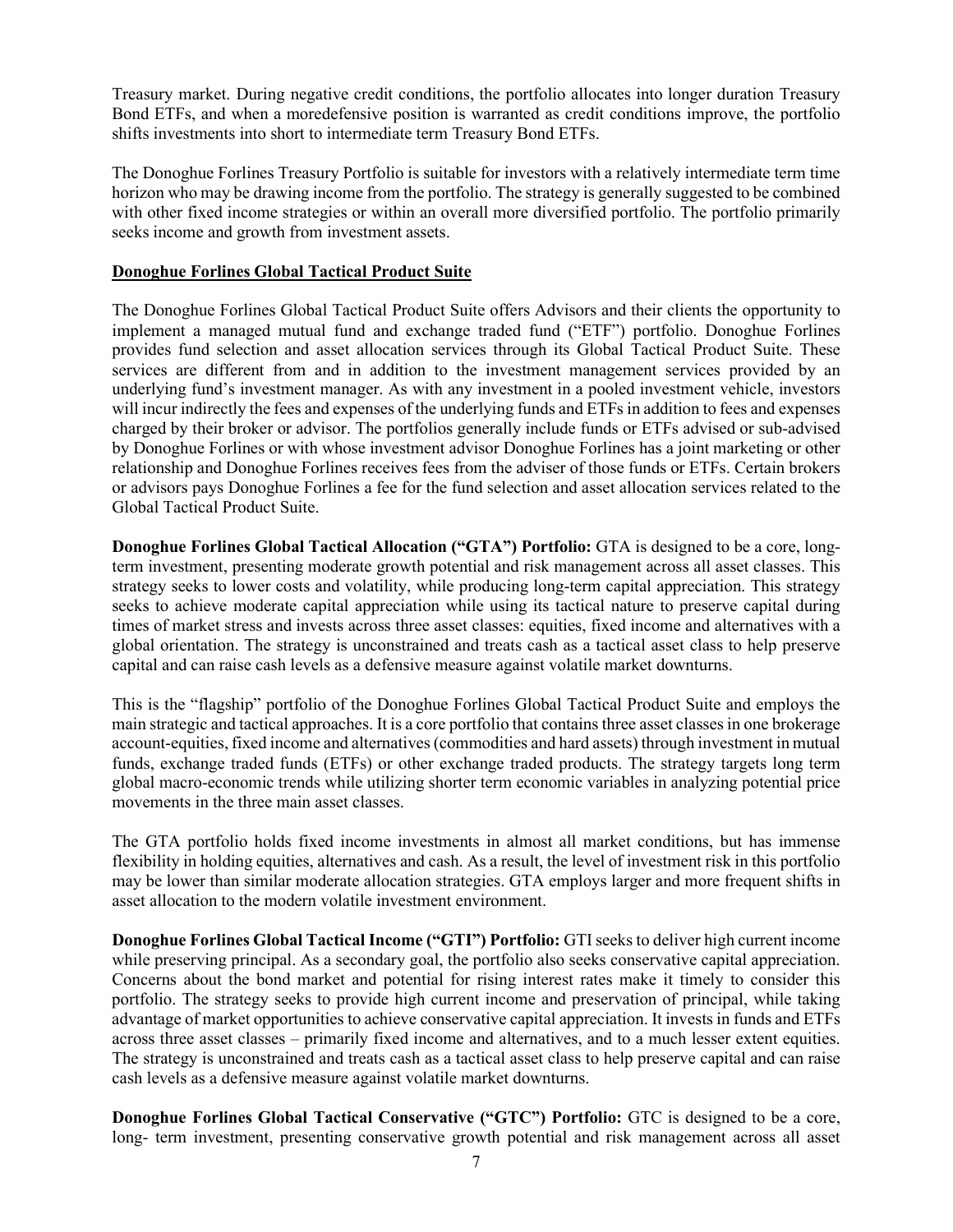classes. This strategy seeks to achieve conservative capital appreciation while emphasizing preservation of capital. The Strategy seeks to achieve conservative capital appreciation with an emphasis on preservation of capital by investing across three asset classes: equities, fixed income and alternatives with a global orientation through investment in funds and ETFs or other exchange traded products. The strategy is unconstrained and treats cash as a tactical asset class to help preserve capital and can raise cash levels as a defensive measure against volatile market downturns.

**Donoghue Forlines Global Tactical Growth ("GTG") Portfolio:** GTG is designed to be a core, longterm investment, presenting growth potential and risk management across all asset classes. This strategy seeks to achieve greater capital appreciation than GTA. while using its tactical nature to preserve capital. It invests in funds and ETFs across three asset classes: equities, fixed income and alternatives with a global orientation. The strategy is unconstrained and treats cash as a tactical asset class to help preserve capital and can raise cash levels as a defensive measure against volatile market downturns.

**Donoghue Forlines Global Tactical Equity ("GTE") Portfolio:** GTE is designed to be a core, long-term investment, presenting growth potential and risk management across all asset classes. It is a core portfolio that contains three asset classes in one account: equities, and to a much less extent fixed income and alternatives (commodities, real estate and hard assets). The macro top-down approach strategy targets longterm global macro-economic trends while analyzing shorter-term economic variables in assessing potential price movements in the three main asset classes, while GTE focuses on our best equity ideas. The GTE portfolio invests in funds and ETFs across three asset classes – primarily equity, and to a much lesser extent fixed income and alternative investments. It holds equity investments in almost all market conditions. It holds fixed income and alternatives investments for diversification and to lower standard deviations.

# **MUTUAL FUNDS**

The Company acts as adviser to a number of mutual funds described below. Investors in the mutual funds that the Company advises do not have the option to impose restrictions on the funds' investments.

**Donoghue Forlines Tactical Allocation Fund:** This mutual fund is a series of Northern Lights Fund Trust. The Fund's investment strategy is predicated upon the Donoghue Forlines Global Tactical Allocation Portfolio, described above. The Fund may hold proxy (or substitute) positions when compared to the Portfolio. The Donoghue Forlines Tactical Allocation Fund's investment objectives and principal investment strategies are described in the Fund's prospectus.

**Donoghue Forlines Tactical Income Fund:** This mutual fund is a series of Northern Lights Fund Trust. TheFund's investment strategy is predicated upon the Donoghue Forlines Global Tactical Income Portfolio, described above. The Fund may hold proxy (or substitute) positions when compared to the Portfolio. The Fund's investment objectives and principal investment strategies are described in the Fund's prospectus.

**Donoghue Forlines Dividend Fund:** This mutual fund is a series of Northern Lights Fund Trust. This fund is predicated upon our proprietary FCF Risk Managed Sector Neutral Dividend Index, described below. The Donoghue Forlines Dividend Fund's investment objectives and principal investment strategies are described in the Fund's prospectus.

**Donoghue Forlines Momentum Fund:** This mutual fund is a series of Northern Lights Fund Trust. This fund is predicated upon our proprietary FCF Risk Managed Sector Neutral Momentum Index, described below. The Donoghue Forlines Momentum Fund's investment objectives and principal investment strategies are described in the Fund's prospectus.

**Donoghue Forlines Risk Managed Income Fund:** This mutual fund is a series of Northern Lights Fund Trust. This fund is predicated upon our proprietary Donoghue Forlines Floating Rate model, described below. The Donoghue Forlines Risk Managed Income Fund's investment objectives and principal investment strategies are described in the Fund's prospectus.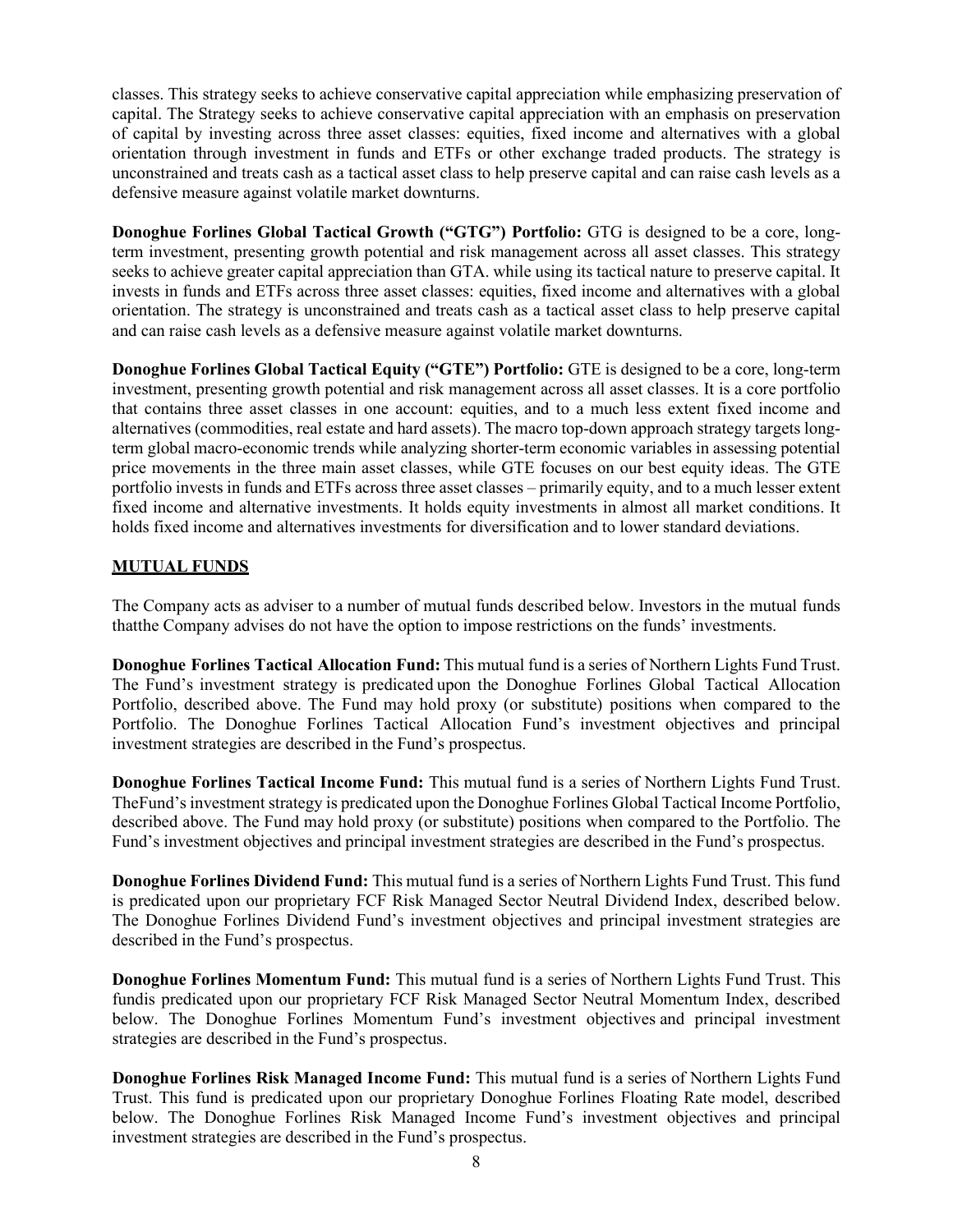# **EXCHANGE TRADED FUNDS (ETFs)**

The Company acts as sub-adviser to certain exchange traded funds (ETFs) described below. Investors in the ETFsthat the Company sub-advises do not have the option to impose restrictions on the ETFs' investments.

**Donoghue Forlines Risk Managed Innovation ETF (DFNV):** This ETF is a series of TrimTabsETF Trust. This fund is predicated upon the FCF Risk Managed Quality Innovation Index. The ETF's investment objectives and principal investment strategies are described in its prospectus.

**Donoghue Forlines Tactical High Yield ETF (DFHY):** This ETF is a series of TrimTabs ETF Trust. This fund is predicated upon the FCF Tactical High Yield Index. The ETF's investment objectives and principal investment strategies are described in its prospectus.

**Donoghue Forlines Yield Enhanced Real Asset ETF (DFRA):** This ETF is a series of TrimTabs ETF Trust. This fund is predicated upon the FCF Yield Enhanced Real Asset Index. The ETF's investment objectives and principal investment strategies are described in its prospectus.

# **VARIABLE INSURANCE TRUST (VIT) FUNDS**

**Donoghue Forlines Dividend VIT Fund:** This mutual fund is a series of the Northern Lights Variable Trust, a Delaware statutory trust designed to be a funding vehicle for variable annuity contracts and flexible premiumvariable life insurance policies offered by separate accounts of various insurance companies. Its shares are sold to those separate accounts and pension and retirement plans that qualify for special income tax treatment.Shares of the Donoghue Forlines Dividend VIT Fund are not offered directly to the general public. Individual variable annuity contract holders and flexible premium variable life insurance policyholders are not shareholders of the Donoghue Forlines Dividend VIT Fund. However, clients of the Company are also holders of variable annuity contracts and variable life insurance policies whose separate accounts invest in the Donoghue Forlines Dividend VIT Fund. This fund is predicated upon our proprietary FCF Risk Managed Sector Neutral Dividend Index, described below. The Donoghue Forlines Dividend VIT Fund's investment objectives and principal investment strategies are described in the Fund's prospectus.

**Donoghue Forlines Momentum VIT Fund**: This mutual fund is a series of the Northern Lights Variable Trust, a Delaware statutory trust designed to be a funding vehicle for variable annuity contracts and flexible premium variable life insurance policies offered by separate accounts of various insurance companies. Its shares are sold to those separate accounts and pension and retirement plansthat qualify forspecial income tax treatment.Shares of the Donoghue Forlines Momentum VIT Fund are not offered directly to the general public. Individual variable annuity contract holders and flexible premium variable life insurance policyholders are not shareholders of the Donoghue Forlines Momentum VIT Fund. However, clients of the Company are also holders ofvariable annuity contracts and variable life insurance policies whose separate accounts invest in the Donoghue Forlines Momentum VIT Fund. This fund is predicated upon our proprietary FCF Risk Managed Sector Neutral Momentum Index, described below. The Donoghue Forlines Momentum VIT Fund's investment objectives and principal investment strategies are described in the Fund's prospectus.

# **COLLECTIVE INVESTMENT TRUST**

Donoghue Forlines manages Employee Retirement Income Security Act of 1974, as amended, ("ERISA") assets in the Donoghue Forlines Global Collective Investment Trust ("CIT"). The CIT is bank maintained and not registered with the Securities and Exchange Commission. The CIT is not a mutual fund registered under the Investment Company Act of 1940, as amended, ("1940 Act") or other applicable law, and unit holders arenot entitled to the protections of the 1940 Act. The regulations applicable to the CIT are different from those applicable to a mutual fund. The CIT's units are not securities registered under the Securities Act of 1933, asamended or applicable securities laws of any state or other jurisdiction.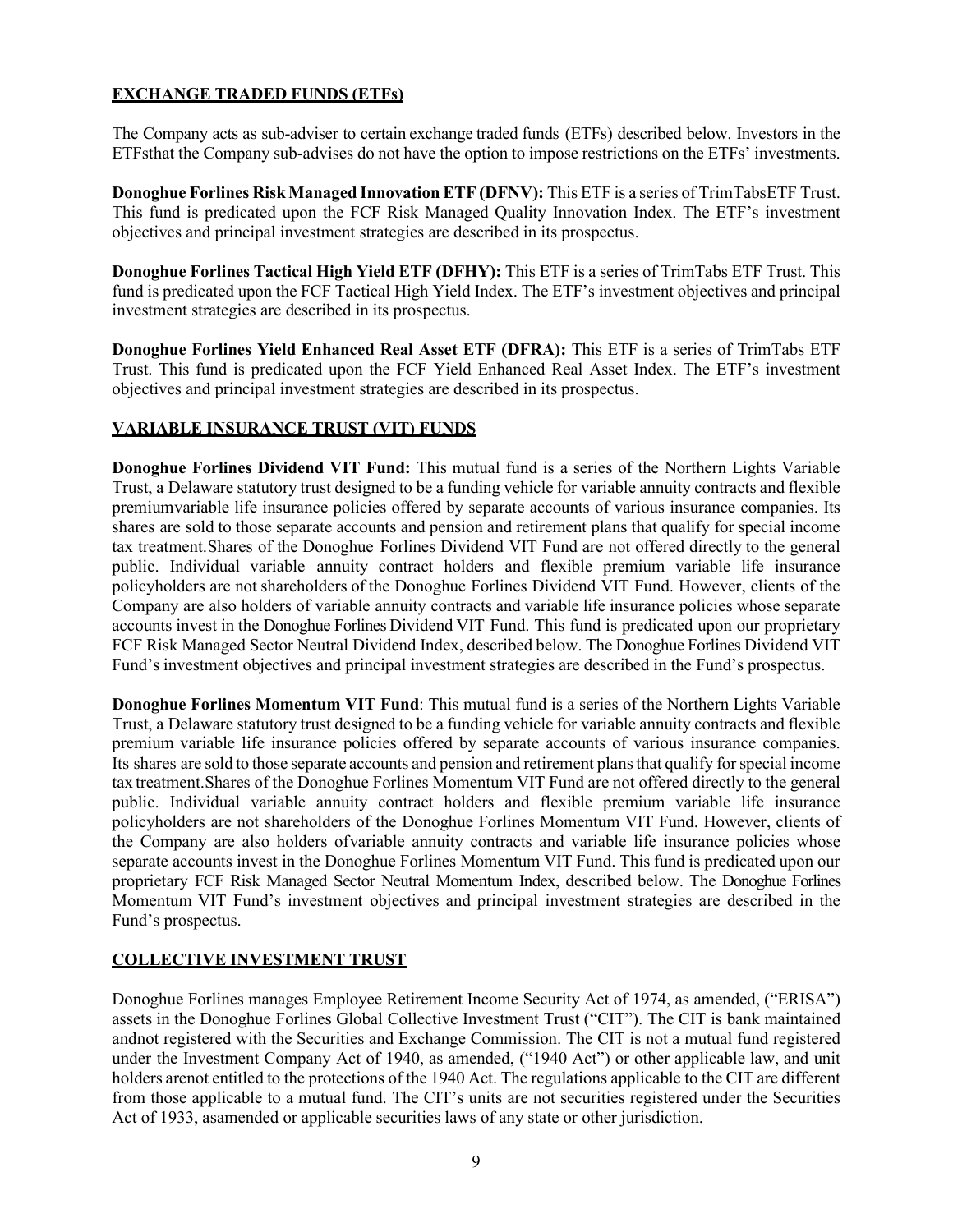**Donoghue Forlines Global Tactical Allocation Fund:** This collective investment trust ("CIT") is a pooled vehicle structured for participating pension and profit-sharing plans that is managed by the Company. The CIT's investment strategy is predicated upon the Donoghue Forlines Global Tactical Allocation Portfolio, described above. The CIT may hold proxy (or substitute) positions when compared to the Portfolio. The CIT employs the Global Tactical Allocation strategy, discussed above.

# **MARKET INDEXES**

Donoghue Forlines has developed certain indexes in coordination with FCF Indexes LLC. For these indexes Donoghue Forlines provides certain methodology, FCF Indexes LLC, an affiliate of FCF Advisors LLC, provides day to day control and oversight, and INDXX serves as calculating agent. These indexes are used exclusively by Donoghue Forlines in the management of its portfolios, funds and other accounts.

**FCF Risk Managed Sector Neutral Dividend Index:** The index tracks the performance of a rules-based strategy that seeks to provide downside-protected exposure to U.S. equities with strong Free Cash Flow and Dividend Yield, selected by a proprietary Free Cash Flow and Dividend Yield factor model. The index directs between 50% and 100% of its position into short-term U.S. Treasury during a defensive stance.

**FCF Risk Managed Sector Neutral Momentum Index:** The index tracks the performance of a rulesbased strategy that seeks to provide downside-protected exposure to U.S. equities with strong Free Cash Flow and positive Momentum, selected by a proprietary Free Cash Flow and Momentum factor model. The index directs between 50% and 100% of its position into short-term U.S. Treasury during a defensive stance.

**FCF Risk Managed Quality Innovation Index:** The index tracks the performance of a rules-based strategy that seeks to provide downside-protected exposure to U.S. equities with strong Free Cash Flow and R&D Investment, selected by a proprietary Free Cash Flow Innovation factor model. The index directs 50% of its position into short-term U.S. Treasury during a defensive stance.

**FCF Tactical High Yield Index:** The index tracks the performance of a rules- based tactical strategy that employs technical signals to determine a bullish or defensive posture: when bullish, the Index is fully invested into selected High Yield Bond exchange-traded funds ("ETFs"); when defensive, the Index directs 80% of its position into selected intermediate-term U.S. Treasury ETFs.

# **ASSET MANAGEMENT**

We provide investment management services to clients through various channels. We manage proprietary mutual funds and select individually managed accounts and sub-advise ETFs on a discretionary basis, but the majority of our strategies are offered to end clients on separately managed account and 401k platforms sponsored by Registered Investment Advisory firms and Broker-Dealers ("Platforms") for a fee based on a percentage of assets under management. In most cases, the Company does not have a relationship with the end-clients using the Company's models, as the relationships are generally with the Platforms and/or the advisers and broker-dealers. Variations in the fee may occur depending on the relationship between the Company and the adviser or broker-dealer introducing the client. Any such variations are disclosed and agreedto in the client's investment advisory agreement.

The majority of accounts are managed in accordance with model portfolios selected by the Platforms. We and the Platforms agree that they may "customize" their investment alternatives by providing "reasonable restrictions" to exclude from the investment alternatives as held by the client's account(s) certain types of classes or categories of securities or industries. We allow clients to change the direction with respect to the investment of their accounts and/or rebalance the holdings in their accounts daily. If a client requests these modifications, there may be greater need for liquidity in the portfolios than we would otherwise maintain.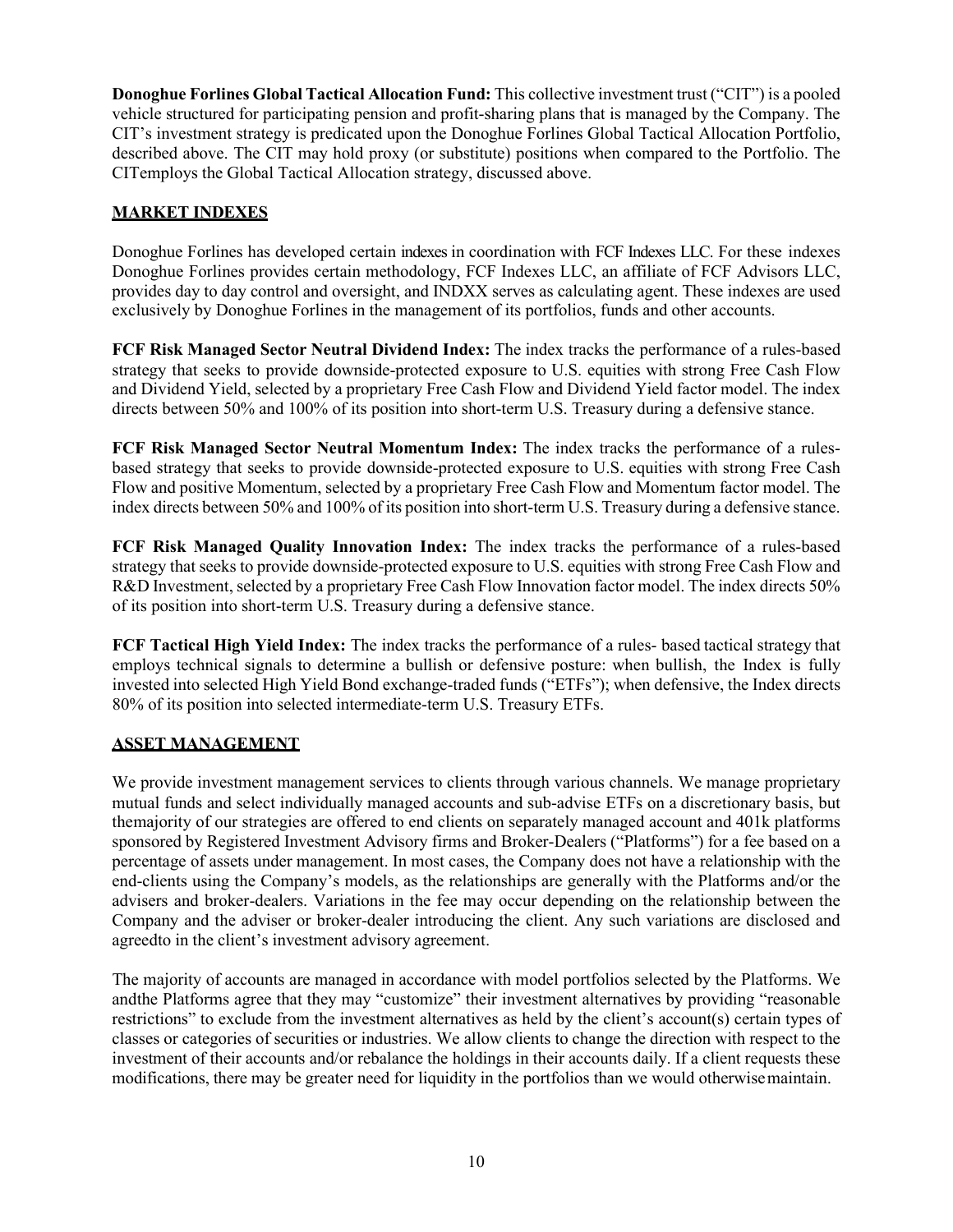# **ITEM 5: FEES AND COMPENSATION**

# **DISCRETIONARY MANAGED ACCOUNTS**

We offer our services on a discretionary basis to select clients on both a fee and non-fee basis. The advisory feesare deducted from the client's account. The specific manner in which advisory fees are charged is establishedin the client's investment advisory agreement with the Company. Generally, the annual fee for accounts is 1.00% of assets under management. Fees are generally non-negotiable.

Fees are payable quarterly in arrears and are based on the average daily balance, including cash and cash equivalents, of each account. Clients will, in general, pay fees and charges for custodian services in addition tomanagement fees, as well as brokerage commissions for purchases and sales of securities. See Item 12, Brokerage Practices. Where fees are payable in advance clients who withdraw assets during a quarter may obtain a *pro rata* refund based on the number of days in the quarter the assets remained under management.

A client may cancel the client's investment advisory agreement by providing the Company 30 days' prior written notice executed by all owners of the account. The account can be liquidated or transferred in less than 30 days; however, the notice period will serve as the basis for the computation of any *pro rata* refund due on any unused portion of the prepaid quarterly management fee.

Clients should be aware that advisers to mutual funds and ETFs, the shares of which are held in client accounts,debit the funds' assets for advisory and other fees and expenses. These fees and expenses are in addition to the fees and expenses described above to which client accounts are subject. If a prospective client purchases sharesdirectly from the mutual fund and does not include the shares in the account managed by the Company, the client will not pay an account management fee to the Company with respect to that investment.

The Company is the investment adviser to mutual funds and sub-adviser to ETFs, listed above, which may be held in client accounts or variable annuity contracts, or insurance policies owned by clients, respectively. Thispresents a conflict of interest because the Company's investment adviser representatives may be incentivizedto recommend the mutual funds advised or ETFs sub-advised by the Company based on the compensation received, rather than ona client's needs. The Company may also be incentivized to include mutual funds or ETFs advised or sub- advised by the Company from whose investment adviser the Company receives compensation through joint marketing or other arrangements to the extent that doing so would increase the Company's revenue. Clients who have shares of Donoghue Forlines mutual funds in their accounts will have the management fees for thoseaccounts adjusted downward in an attempt to eliminate fee duplication and address potential conflicts of interest.

**Conditions for Managing Accounts:** The minimum amount required to establish a managed account is generally \$25,000 for all dynamic asset allocation account portfolios and \$50,000 for all index account portfolios. The Company may, however, accept accounts that are opened with less than the minimum amount, such as an Individual Retirement Account, if the client has opened at least one account that meets the minimumrequirement. In addition, accounts under the minimum may be accepted on an individual basis at the discretion of the Company.

# **NON-DISCRETIONARY MANAGED ACCOUNTS**

We also offer our services to Platforms on a non-discretionary/advised basis, wherein we provide our model portfolios and associated trading signals to the Platforms, and investment advisers and broker-dealers invest their clients' assets using our model portfolios. Fees for Platforms using the Company's models range from 0 – 50 basis points. In limited circumstances where the Company provides additional services (e.g., trading), the Company will receive additional fees as negotiated with the platform provider, investment adviser or broker-dealer.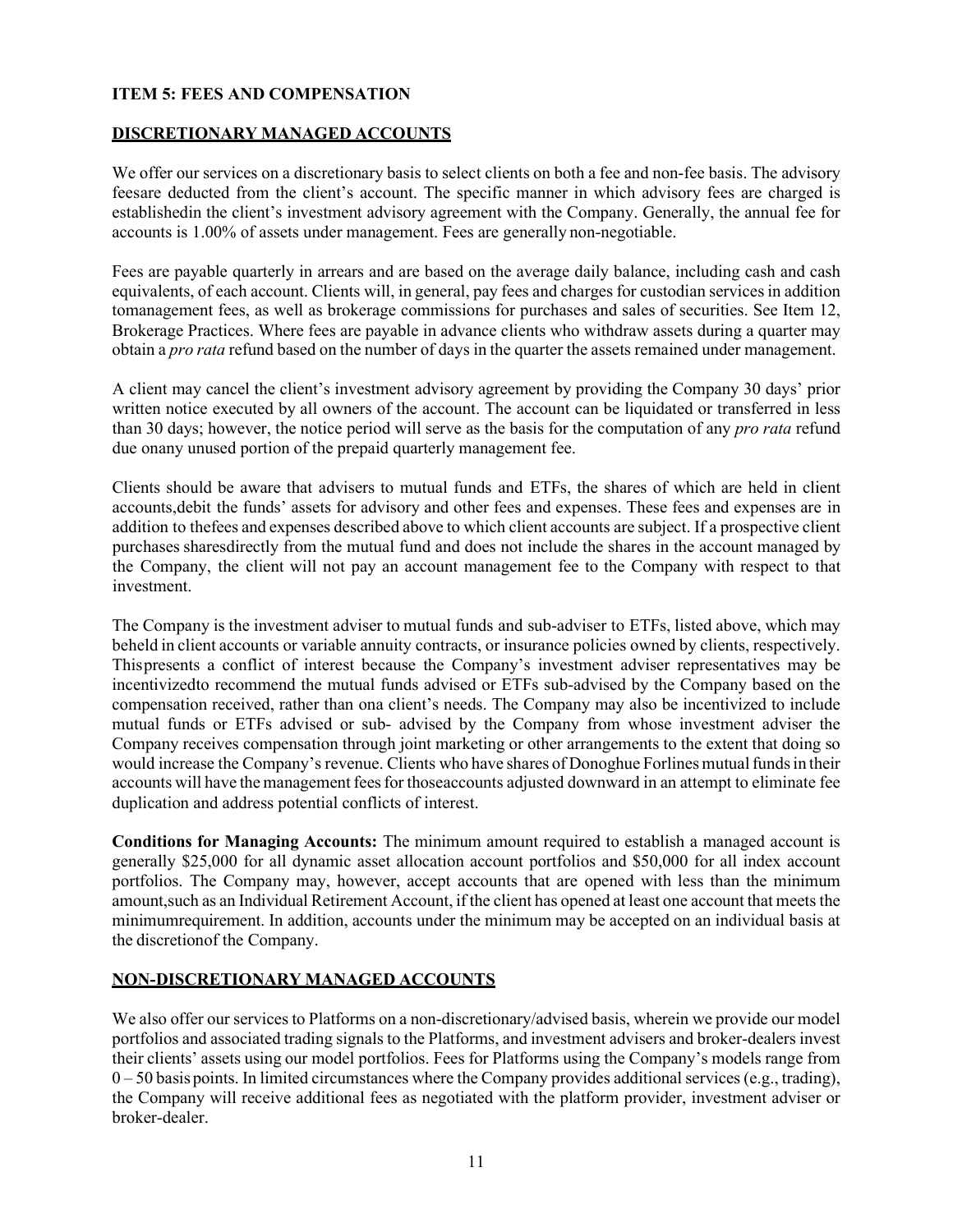In these instances, the Company is compensated by the Platforms, and investment advisers and brokerdealers.The fees and expenses paid by investors whose financial professionals utilize our model portfolios and associated trading signals are documented in the client's agreement with their financial professional.

The Company is the investment adviser to mutual funds and sub-adviser to ETFs, listed above, which may be held in investor accounts managed by financial advisors. This presents a conflict of interest because the Company's investment adviser representatives may be incentivized to recommend the mutual funds advised by the Company based on the compensation received, rather than on a financial advisor's client's needs. TheCompany may also be incentivized to include mutual funds or ETFs advised or sub-advised by the Company or from whose investment adviser the Company receives compensation through joint marketing or otherarrangements to the extent that doing so would increase the Company's revenue. The Company takes the useof mutual funds that it advises, ETFs that it sub-advises or from whose investment manager it receives other compensation into account in establishing the fee that it charges Platforms, registered investment advisers and broker-dealers for access to its model portfolios and associated trading signals.

# **MUTUAL FUNDS**

The Company acts as adviser or sub-adviser to several mutual funds and ETFs, which are described in greater detail in Item 4. Generally, the annual fee for the mutual funds and ETFs that we advise range from 0.65 to 1.00% of fund assetsunder management. Fees are non-negotiable as the fees are set by the Board of Trustees of the mutual fund or ETF.

The annual fee is calculated by a third party and is deducted by such third party from the mutual fund's or ETF's account and wired to the Company on a monthly basis, in arrears.

Investors in the mutual funds and ETF that we advise may be subject to certain other fund expenses, which are described in greater detail in the prospectus of each mutual fund or ETF. Please review the prospectus for the applicable mutual fund or ETF for more detail about how fees are calculated and the applicable rates.

# **ETFs**

FCF Advisors LLC pays to Donohue Forlines an annual sub-advisory equal to 50% of the gross advisory fee for the Donoghue Forlines Risk Managed Innovation ETF and the Donoghue Forlines Tactical High Yield ETF. FCF Advisors LLC pays to Donoghue Forlines 59 bps net of fund expenses for the Donoghue Forlines Yield Enhanced Real Asset ETF. Fees are non-negotiable as the fees are set by the Board of Trustees of the ETF.

Investors in the ETFs that we sub-advise are subject to certain other mutual fund expenses, which are described in greater detail in the prospectus of each ETF. Please review the prospectus for the applicable ETF for more detail about how fees are calculated and the applicable rates.

#### **Other Compensation**

In addition to the fees discussed above, Donoghue Forlines receives compensation related to the joint marketing agreement described in Item 10 below. Neither the Company nor any of its investment advisory representatives will accept any compensation for the sale of securities or other investment products.

# **ITEM 6: PERFORMANCE-BASED FEES AND SIDE-BY-SIDE MANAGEMENT**

The Company does not charge any performance-based fees (fees based on a share of capital gains on or capitalappreciation of the assets of a client account).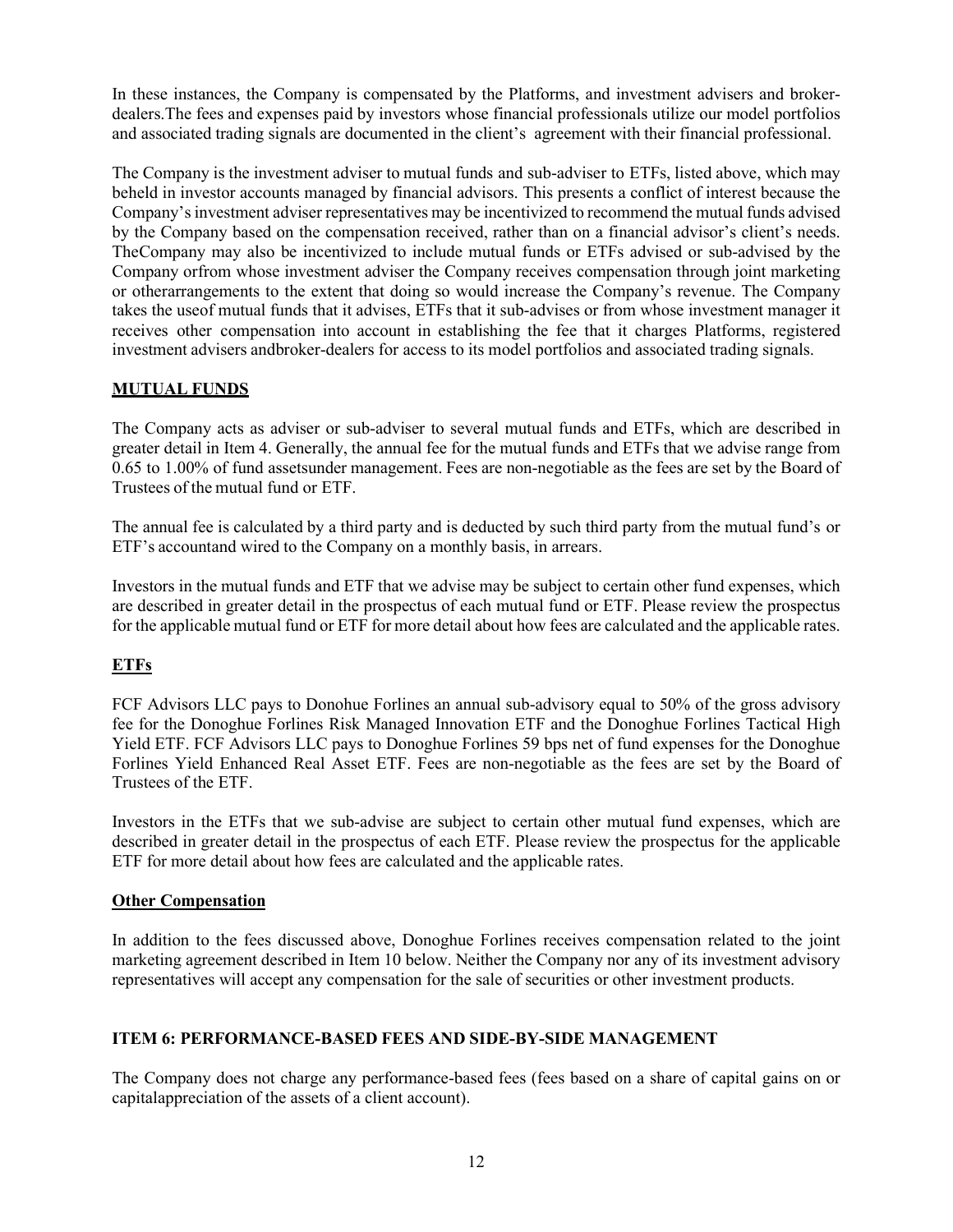# **ITEM 7: TYPES OF CLIENTS**

We provide investment advisory services to individuals (including high net worth individuals), mutual funds,ETFs, collective investment trusts, pension and profit-sharing plans, charitable organizations and corporationsand other business entities. In addition, we supply other financial professionals and platforms with model portfolios and related trading signals used in the management of their client accounts.

# **ITEM 8: METHODS OF ANALYSIS, INVESTMENT STRATEGIES AND RISK OF LOSS**

We wish to remind our clients that investing in securities involves risk of loss that they must be prepared to bear. To aid clients in discerning their investment needs, we measure investors' goals, risk tolerance and timehorizon through a comprehensive interview process.

For accounts managed by us under an agreement directly with the client the initial and ongoing review processand method of analysis includes the following procedures:

- 1. **Initial Interview** An initial interview is conducted with each client to determine the client's financial circumstances, goals, acceptable levels of risk, any reasonable restrictions on the management of their account, and other relevant circumstances. In the process of signing the client agreement, the client is asked to fill out an extensive questionnaire as to the client's financial situation, risk tolerance and investment objectives. Clients should note that we are entitled to rely without further inquiry on any information received from the client or from the client's other professionals (*e.g.*, attorneys, accountants, etc.) and are expressly authorized to rely on such information.
- 2. **Individual Treatment**  The client's account is managed on the basis of the client's stated financial circumstances and investment objectives and any reasonable restrictions.
- 3. **Consultation**  Our supervised persons shall be reasonably available to consult with the client relative to the status and management of their account.
- 4. **Quarterly Statement** The client shall be provided with a quarterly statement containing a description of all activity in the account from each investment custodian on behalf of the Company.

Moreover, each client is advised that it remains the client's responsibility to promptly notify us if there is everany change in the client's financial situation or investment objectives for the purpose of reviewing, evaluating,or revising our previous recommendations and/or services.

Many of our managed accounts are managed on behalf of our employees and their families. Because of the nature of the relationship and the knowledge of these client's personal and financial situation, these accountsare not subject to the same level of routine review as would be applied to accounts of unrelated clients.

For accounts managed through Platforms or insurance separate accounts, we do not obtain end-client information from the investment manager designated for the account, as that is their responsibility. On certaindual contract relationships, we will receive end-client information from the investment manager designated for the account, and we will be responsible for trading these accounts. Our responsibility is to create the investment models and to educate the investment professional regarding the composition and risks inherent ineach of the models. The strategies that we apply on behalf of our clients are based on prearranged formulas.While we believe that those formulas will generate returns in line with their respective risk profiles, there canbe no guarantee that market circumstances will not result in significant losses for our clients.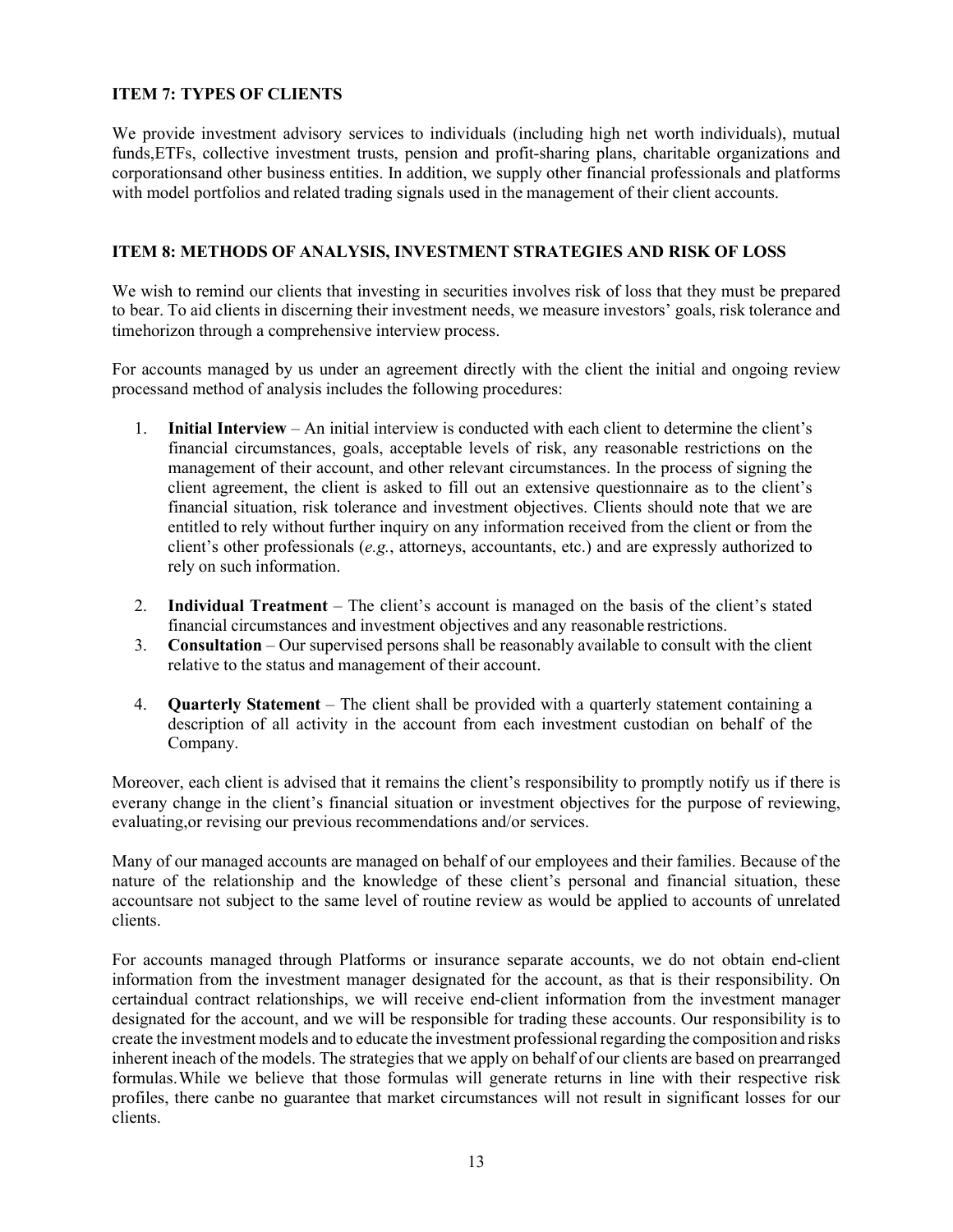# **Investment Risks**

**Risk of Loss:** No guarantee or representation is made that the Company's investment programs, including, without limitation, client investment objectives, diversification strategies or risk monitoring goals, will be successful. Investment results may vary substantially over time. No assurance can be made that profits will be achieved or that substantial or complete losses will not be incurred. Past results are not necessarily indicativeof future performance.

**General Economic and Market Conditions:** The success of the Company's activities will be affected by general economic and market conditions, such as global and local economic growth, interest rates, availabilityof credit, credit defaults, inflation rates, economic uncertainty, changes in laws (including laws relating to taxation of the clients' investments), trade barriers, currency exchange controls, and national and international political circumstances (including wars, terrorist acts, or security operations). These factors may affect the level and volatility of the prices and the liquidity ofthe clients' investments. Volatility or illiquidity could impair the clients' profitability or result in losses. The Company may maintain substantial trading positions that can be adversely affected by the level of volatility in the financial markets.

**Quantitative Trading Risks:** The Company's trading decisions are based on quantitative analyses of technical data such as the price of a security, that price relative to historic pricing of the security, that price relative to prices of comparable securities, volume of trading and other factors.

**Exchange-Traded Funds (ETFs):** ETFs are typically investment companies that are legally classified as open-end mutual funds or unit investment trusts. However, they differ from traditional mutual funds, in particular, in that ETF shares are listed on a securities exchange. Shares can be bought and sold throughout the trading day like shares of other publicly traded companies.ETF sharesmay trade at a discount or premium to their net asset value. The difference between the bid price and the ask price is often referred to as the "spread." The spread varies over time based on the ETF's trading volume and market liquidity and is generallylower if the ETF has a lot of trading volume and market liquidity and higher if the ETF has little trading volume and market liquidity. Although many ETFs are registered as an investment company under the Investment Company Act of 1940 like traditional mutual funds, some ETFs, in particular those that invest in commodities, are not registered as an investment company.

**The Company may rely on information that turns out to be wrong:** The Company selects investments based, in part, on information provided by issuers to regulators or made directly available to the Company by the issuers or other sources. We also rely on information from third-party research vendors. The Company isnot always able to confirm the completeness or accuracy of such information, and in some cases, complete and accurate information is not available. Incorrect or incomplete information increases risk and a result in losses.

**Business Continuity and Cybersecurity Risk:** We have adopted a business continuation strategy to maintaincritical functions in the event of a partial or total building outage affecting our offices or a technical problem affecting applications, data centers or networks. The recovery strategies are designed to limit the impact on clients from any business interruption or disaster including pandemics. Nevertheless, our ability to conduct business may be curtailed by a disruption in the infrastructure that supports our operations and the regions in which our offices are located. In addition, our asset management activities may be adversely impacted if certain service providers to the Company or our clients fail to perform. In addition, with the increased use of technologies such as the Internet to conduct business, your portfolio could be susceptible to operational, information security and related risks. In general, cyber incidents can result from deliberate attacks or unintentional events. Cyber security failures or breaches by a third-party service provider and the issuers of securities in which the portfolio invests, have the ability to cause disruptions and impact business operations, potentially resulting in financial losses, the inability to transact business, and violations of applicable privacy and other laws.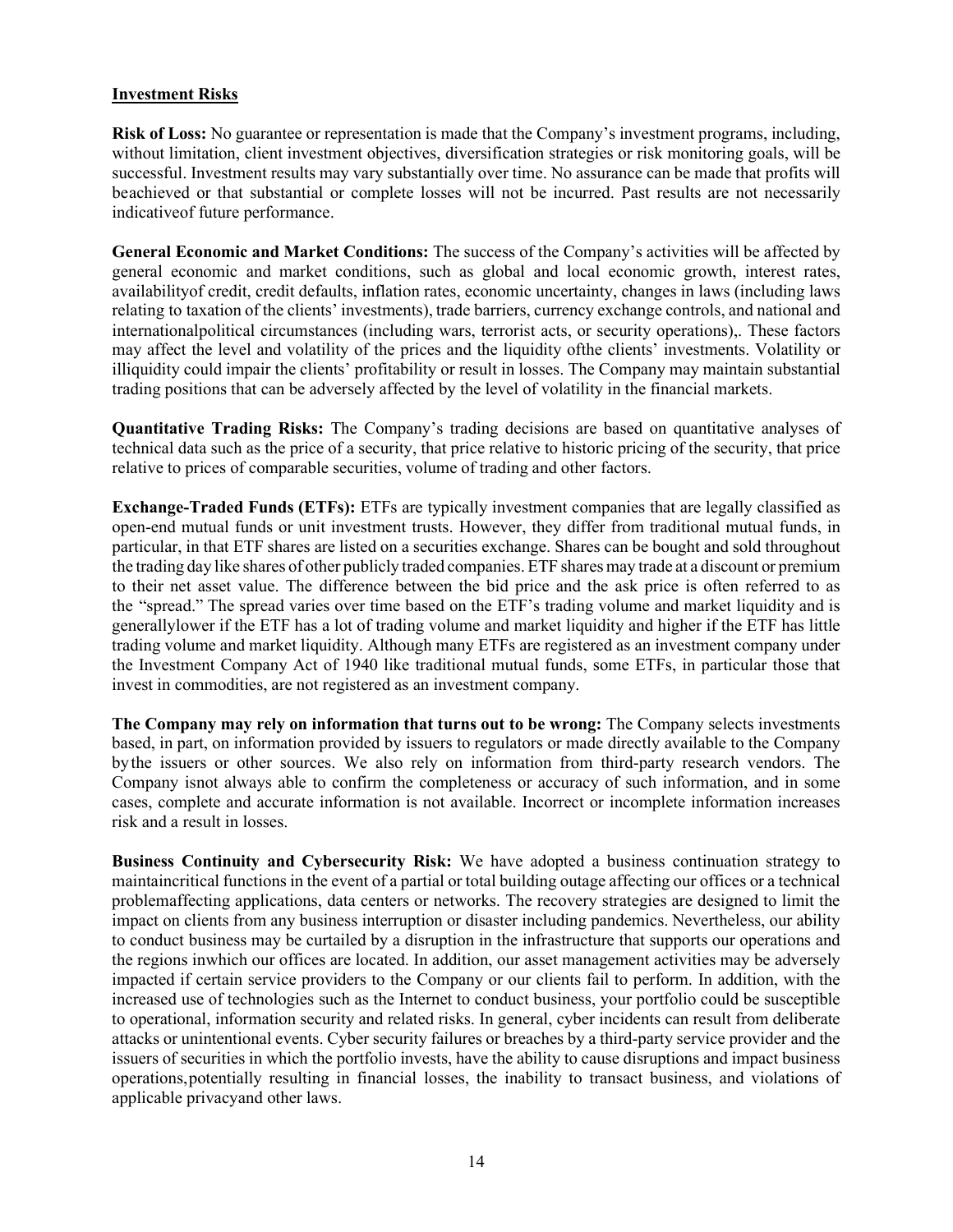**Force Majeure:** Client holdings may be affected by force majeure events (i.e., events beyond the control of the party claiming that the event has occurred, including, without limitation, acts of God, fire, flood, earthquakes, outbreaks of an infectious disease, pandemic or any other serious public health concern, war, terrorism, labor strikes, major plant breakdowns, pipeline or electricity line ruptures, failure of technology, defective design and construction, accidents, demographic changes, government macroeconomic policies, social instability, prolonged changes in climatic conditions, etc.).

Force majeure events that are incapable of or are too costly to cure may have a permanent adverse effect on client holdings. Certain force majeure events (such as war or an outbreak of an infectious disease) could havea broader negative impact on the world economy and international business activity generally.

# **ITEM 9: DISCIPLINARY INFORMATION**

Registered investment advisers are required to disclose all material facts regarding any legal or disciplinary events that would be material to your evaluation of the registered investment adviser or the integrity of its management. Neither Donoghue Forlines, its principals, nor its employees have a history of any legal or disciplinary action.

# **ITEM 10: OTHER FINANCIAL INDUSTRY ACTIVITIES AND AFFILIATIONS**

We provide investment advisory services to other investment advisers and professionals for use in managing their client accounts. These arrangements are generally referred to as signal or platform agreements.

Under a signal or platform agreement, the Company will provide a model portfolio to the client's main investment adviser. As a general rule, the main investment adviser will manage its clients' assets in accordancewith the investment objectivesthe client hasidentifiedtothemaininvestment adviser.In exchange for providing model portfolio services, the Company will receive a fee for from the other investment adviser or professional.

The Company may also enter into solicitation agreements where we may also provide investment advisory services directly to clients of other investment advisers, broker-dealers, accounting firms or law firms who refer these clients to us under solicitor arrangements with us. We provide investment advisory services directlyto these clients and willshare our fees with the solicitor provided that the solicitor is properly licensed to sharein such fees. The solicitor portion of our fee will not exceed 50% of the fee.

The Company has entered into an arrangement with FCF Advisors LLC ("FCF Advisors"), an unaffiliated Registered Investment Adviser, under which the Company and FCF Advisors have agreed to cooperate in the joint marketing and support of certain ETFs. Under this agreement, the Company may provide management, sales and marketing support related to the FCF ETFs and include one or more FCF ETFs in its portfolios. FCF Advisors will pay Donoghue Forlines from its revenues, profits or retained earnings. FCF Advisors also serves as the adviser and Donoghue Forlines as the sub-adviser to three ETFs (DFNV, DFHY and DFRA) mentioned above. Donoghue Forlines recommends these ETFs in certain model portfolios for which it receives a fee, and it also receives a fee as sub-adviser to these ETFs. In most cases, we have taken steps to reduce or offset our fee at the model portfolio, managed account or fund level to account for the fees that we receive as investment adviser or sub-adviser for underlying funds or ETFs.

# **ITEM 11: CODE OF ETHICS**

As a fiduciary, we have an affirmative duty to render continuous, unbiased investment advice and at all timesact in the client's best interest. We have adopted a Code of Ethics that sets forth the standards of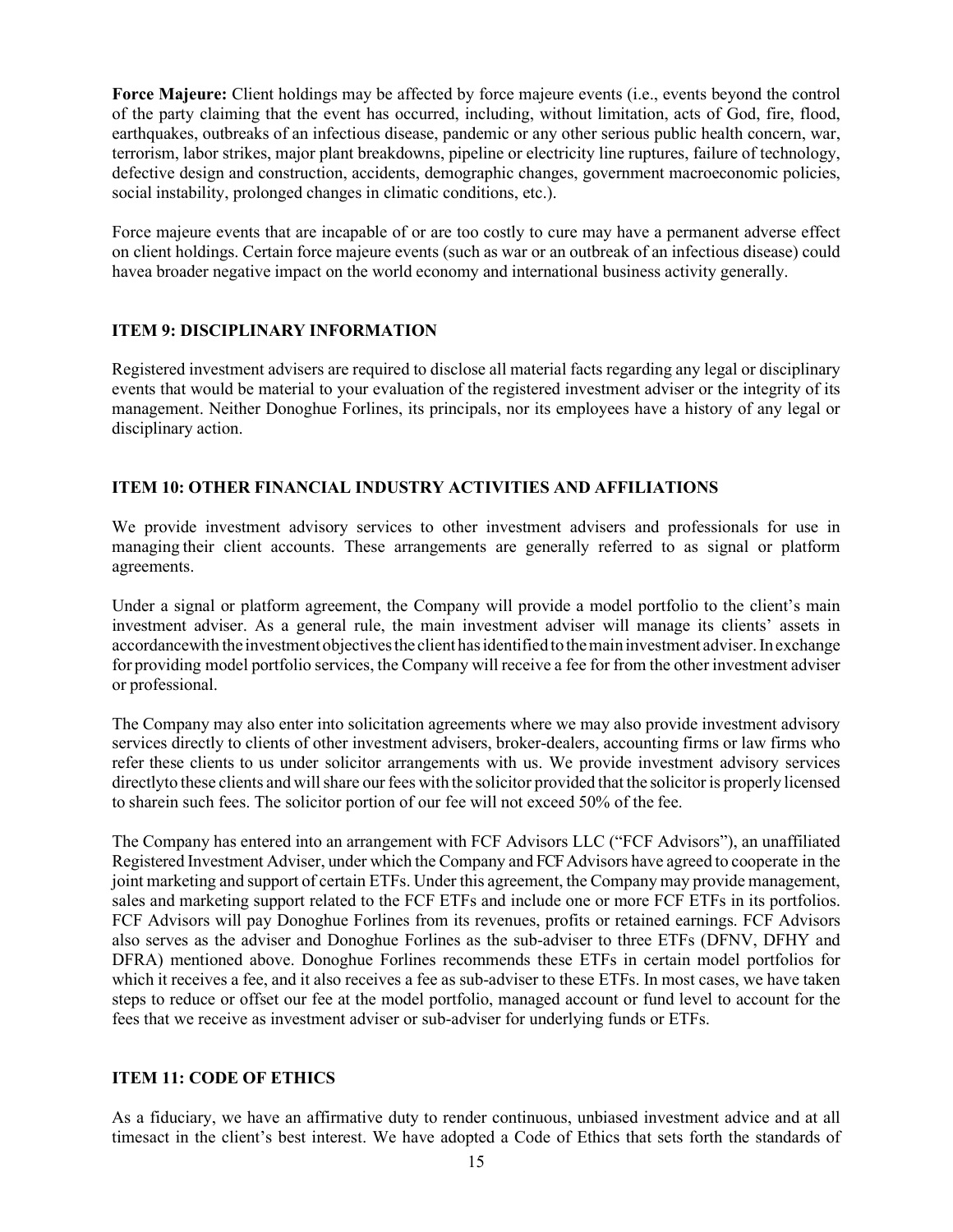conduct expected of our associated persons and requires compliance with applicable securities laws. In accordance with Section 204A of the Investment Advisers Act of 1940, as amended (the "Advisers Act"), our Code of Ethics contains written policies reasonably designed to prevent the unlawful use of material non-public information by the Company or any of our associated persons. The Code of Ethics also requires that certain ofour personnel who have access to, or control over our securities research and trading ("Access Persons"), report their personal securities holdings and transactions and obtain pre-approval of certain investments such as initial public offerings and limited offerings. Unless specifically permitted in the Code of Ethics, none of our Access Persons may effect for themselves or for their immediate family (*i.e.*, spouse, minor children, and adults livingin the same household as the Access Person) any transactions in a security which is being actively purchasedor sold, or is being considered for purchase or sale, on behalf of any of our clients.

From time-to-time officers and employees of the Company may invest in the same or related securities that areincluded in client portfolios. These transactions may or may not take place at about the same time as transactions that occur in client portfolios. The securities are generally mutual funds, ETFs, and other publicly traded securities. Generally, the portfolio and individual transactions in these securities are not large enough to affect market prices. The Company's Code of Ethics prescribes the conditions under which these transactionsmust be effected in order to protect the interests of clients.

Our Code of Ethics is designed to deter inappropriate behavior and heighten awareness as to what is right, fair, just and good by promoting: honest and ethical conduct; full, fair and accurate disclosure; compliance with applicable rules and regulations; reporting of any violations of the Code of Ethics, and accountability.

To help clients understand our ethical culture and standards and what steps have been taken to prevent personnel from abusing their inside position, a copy of our Code of Ethics is available for review upon request.

# **Participation or Interest in Client Transactions**

The Company is the investment adviser to the several mutual funds described above. John Forlines, Chief Investment Officer, Jeffrey Thompson, Chief Executive Officer, Richard Molari, Chief Operating Officer and Nicholas Lobley, Portfolio Manager act as Portfolio Co-Managers. Shares of Donoghue Forlines funds are often selected by the Company as investments for its managed accounts. The same individual securities that are chosen for the Funds are often selected by the Company as investments for its managed accounts and model portfolios.

The Company is independent of the mutual fund management companies of all other mutual funds recommended or selected by it for client portfolios. The fund selection process (and the direction of client assets to the funds selected) is based only on the Company's analysis of past performance and estimation of potential future returns. Officers of the Company may, from time to time, provide marketing and consulting services to mutual fund management companies that provide administrative services or investment advice to the same funds that are selected for purchase by the Company's clients. However, the existence of such relationship does not affect in any way the investment decisions that the Company makes for its clients. The Company, its directors and officers may from time to time buy or sell shares of mutual funds that are also purchased or sold for the Company's clients. The nature and timing of such personal investment transactionsmay differ from investment actions taken on behalf of any client, depending on their respective investment goals. The Company does not discourage these purchases and sales because the price of mutual fund shares cannot be affected by trading activity. The daily market price of a mutual fund share is determined by the net asset value of the fund's portfolio, not by the volume of trading in those shares. Client transactions are executed prior to acceptance of orders placed on behalf of employees or related persons and under no circumstances will the interest of our employees be placed before the interests of our clients. These transactions are consistent with policies and strategies recommended by the firm. Some employees may invest in accounts managed by the Company and will have their trade orders placed at the same time as all other clients.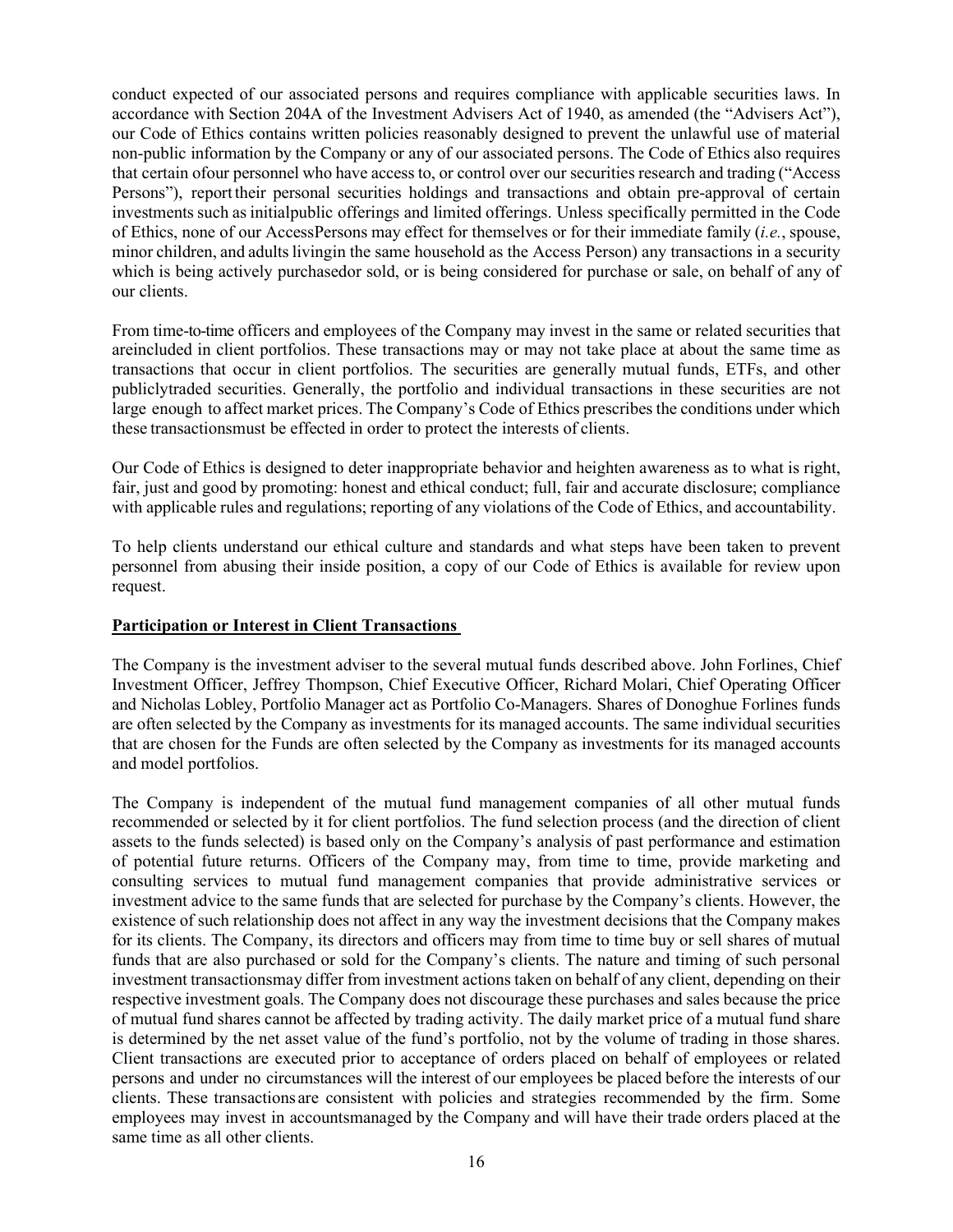# **Other Potential Conflicts of Interest**

To the extent permitted by law and/or account guidelines, the Company will invest client accounts in one or more ETFs advised by FCF Advisors with which the Company hasa material business relationship, which includes a revenue sharing and joint marketing agreement between the two companies. The revenue sharing arrangement poses a potential conflict of interest for the Company since it will receive revenue from FCF Advisors related to FCF ETFs included in our client accounts and model portfolios. To mitigate the conflict, the Company's investment committee will review the appropriateness of the investment selection as well as the fees charged by the FCF ETFs as compared with similar ETFs managed by other investment advisers. As well, it is our policy to always place our clients' interests ahead ofour own, and to only recommend investments that fulfill our fiduciary duty to clients.

# **ITEM 12: BROKERAGE PRACTICES**

When a discretionary account is opened, the client also designates the broker-dealer that the Company should use to execute transactions for the account, from a list of broker-dealers with whom the Company has clearingagreements. The Company endeavors to recommend that the client select the best transactional broker for the client's needs, based on size of account, type of portfolio and commission schedule, among other factors. TheCompany has developed a relationship with TD Ameritrade Institutional and National Financial Services (together the "Institutional Brokers") for client use. Neither TD Ameritrade Institutional nor National FinancialServices is affiliated with the Company. These relationships provide the Company with the ability to purchasecertain load mutual fund shares for its clients' accounts without a sales load because of sales load waivers thatare made available to accounts managed by investment advisers. Clients who select other broker-dealers mayincur sales loads or higher transaction charges as the Company may not be able to achieve comparable savings on execution.

Although most mutual fund shares or equity positions may be purchased without a sales load, most transactionsexecuted through the Institutional Brokers do involve nominal transaction fees that are deducted from the client's account. Pricing schedules of the various broker-dealers are provided to the client at the time the account is opened. Pricing schedules may change at any time. The Company attempts to negotiate lower feeswith custodians for its clients whenever possible.

Client transactions may be aggregated from time to time where price improvement or lower transaction costsmay be achieved.

When the Company has the ability to choose the broker-dealer to execute transactions, the Company seeks to obtain "best execution" for client transactions. In evaluating whether a broker-dealer provides best execution, portfolio transactions for the Clients are allocated to broker-dealers based on numerous factors and not necessarily lowest pricing. Broker-dealers may provide other services that are beneficial to the Company and/or certain Clients, but not beneficial to all Clients. Subject to best execution, in selecting broker-dealers to execute transactions, the Company may consider, among other factors that are deemed appropriate to consider under the circumstances, the following: the ability of the brokers and dealers to effect the transaction; the broker-dealers' facilities, reliability and financial responsibility. The Company, however, will not necessarily consider each factor in every trade. In addition, and subject to its obligation to seek best execution, the Company is not required to consider any particular criteria, need not solicit competitive bids and does nothave an obligation to seek the lowest available commission cost. The Company maintains policies and procedures to review the quality of executions, including periodic reviews by our trading, operations, and compliance professionals.

# **Additional Compensation**

The Company does not receive or accept compensation from non-clients for providing investment advice or other advisory services, and, therefore, has nothing to report in this regard.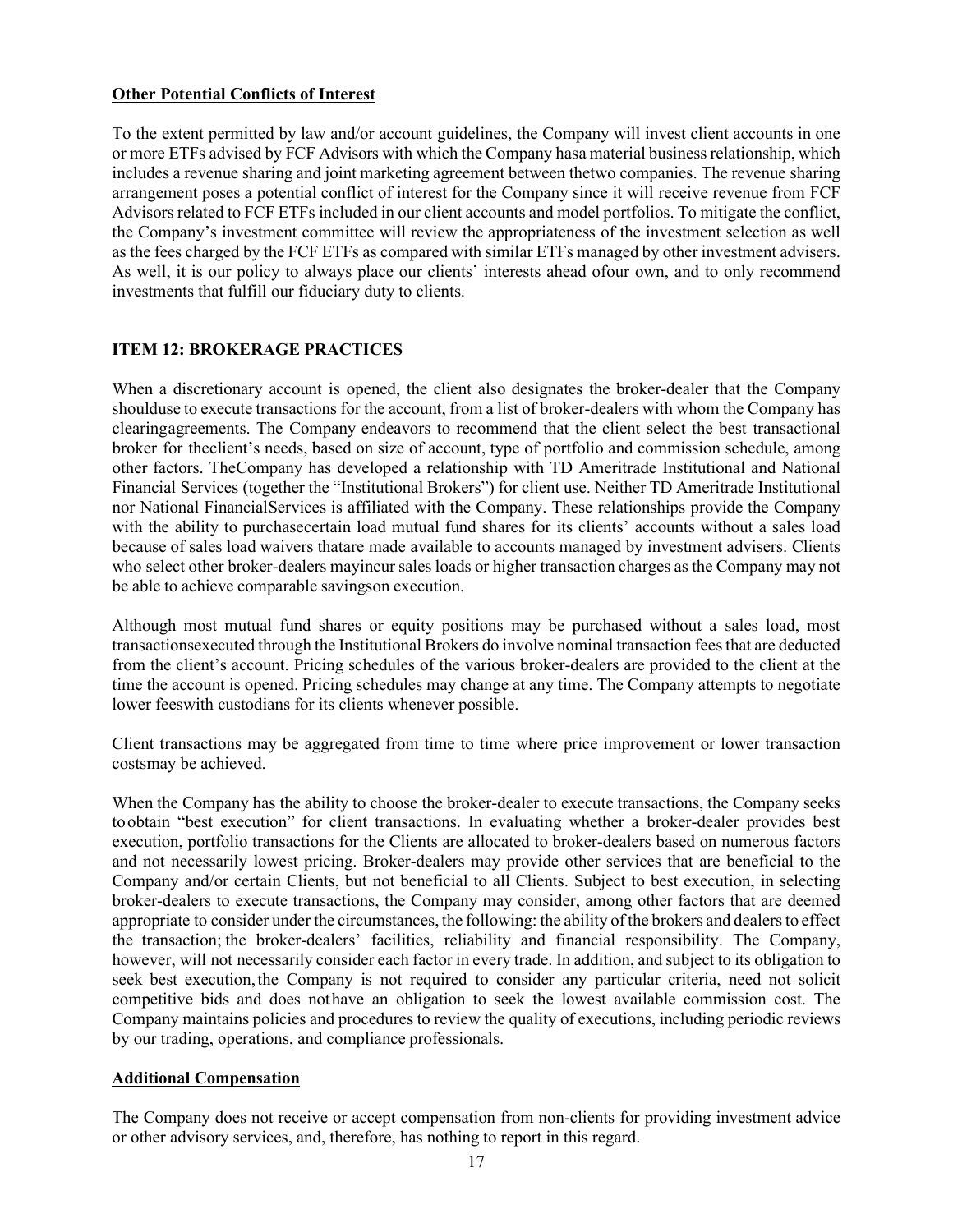# **ITEM 13: REVIEW OF ACCOUNTS**

The Company generally reviews its discretionary clients' accounts on an annual basis. For directly managed accounts, an officer or account reviewer is assigned to an account at the time that the account is opened and assists the client in determining the client's investment objective(s) and risk tolerance. The client is encouragedthrough quarterly mailings to contact the client's account reviewer by writing or calling a tollfree number ifthe client's investment objective(s) or risk tolerance has changed. In addition, at least once a year each accountreviewer attempts to interview all clients assigned to him/her. Each reviewer is instructed to review compliance with the clients' objective(s) and the current recommendations of the Company's Investment Policy Committee.

Each client receives trade confirmations and monthly statements from the broker-dealer that the client has designated to execute transactions for his or her account. These reports confirm all transactions that the broker-dealer has executed for the client's account at the Company's direction. In addition, at least quarterly, the Company provides each client with a quarterly statement detailing the status of the account at of the close of that quarter, including performance, account balance(s) and fees.

The Company reviews the mutual funds that it advises in accordance with the Investment Company Act of 1940, as amended, and the specific requirements of the board of trustees of each such mutualfund.

# **ITEM 14: CLIENT REFERRALS AND OTHER COMPENSATION**

If a client is introduced to the Company by either an unaffiliated or an affiliated solicitor, the Company may pay that solicitor a referral fee in accordance with the requirements of Rule 206(4)-3 of the Advisers Act andany corresponding state securities law requirements. Any such referral fee shall be paid solely from the Company's investment management fee and shall not result in any additional charge to the client. If the clientis introduced to the Company by an unaffiliated solicitor, the solicitor shall provide the client with a copy of the Company's written disclosure statement which meets the requirements of Rule 204-3 of the Advisers Actand a copy of the solicitor's disclosure statement containing the terms and conditions of the solicitation arrangement including compensation.

Any solicitor on behalf of the Company shall disclose the nature of the solicitor's relationship to prospective clients at the time of the solicitation and will provide all prospective clients with a copy of the Company's written disclosure statement at the time of the solicitation.

# **ITEM 15: CUSTODY**

The broker-dealer, bank or other qualified custodian that holds and maintains our client's investment assets sends statements at least quarterly, indicating all cash movements. in the account including the amount of management fees paid directly to the Company. Clients also receive quarterly statements from the Company.Clients should carefully review all statements and contact the Company if there are any discrepancies or otherquestions.

The Company urges clients to carefully review such statements and compare such official custodial records tothe account statements that the Company may provide to you. The Company's statements may vary from custodial statements based on accounting procedures, reporting dates, or valuation methodologies of certain securities.

All customer assets will be held by the custodian selected by the client at the time it entersinto an investment advisory agreement with the Company. The Company will not hold customer funds or securities and is independent of the custodians of its clients' accounts.